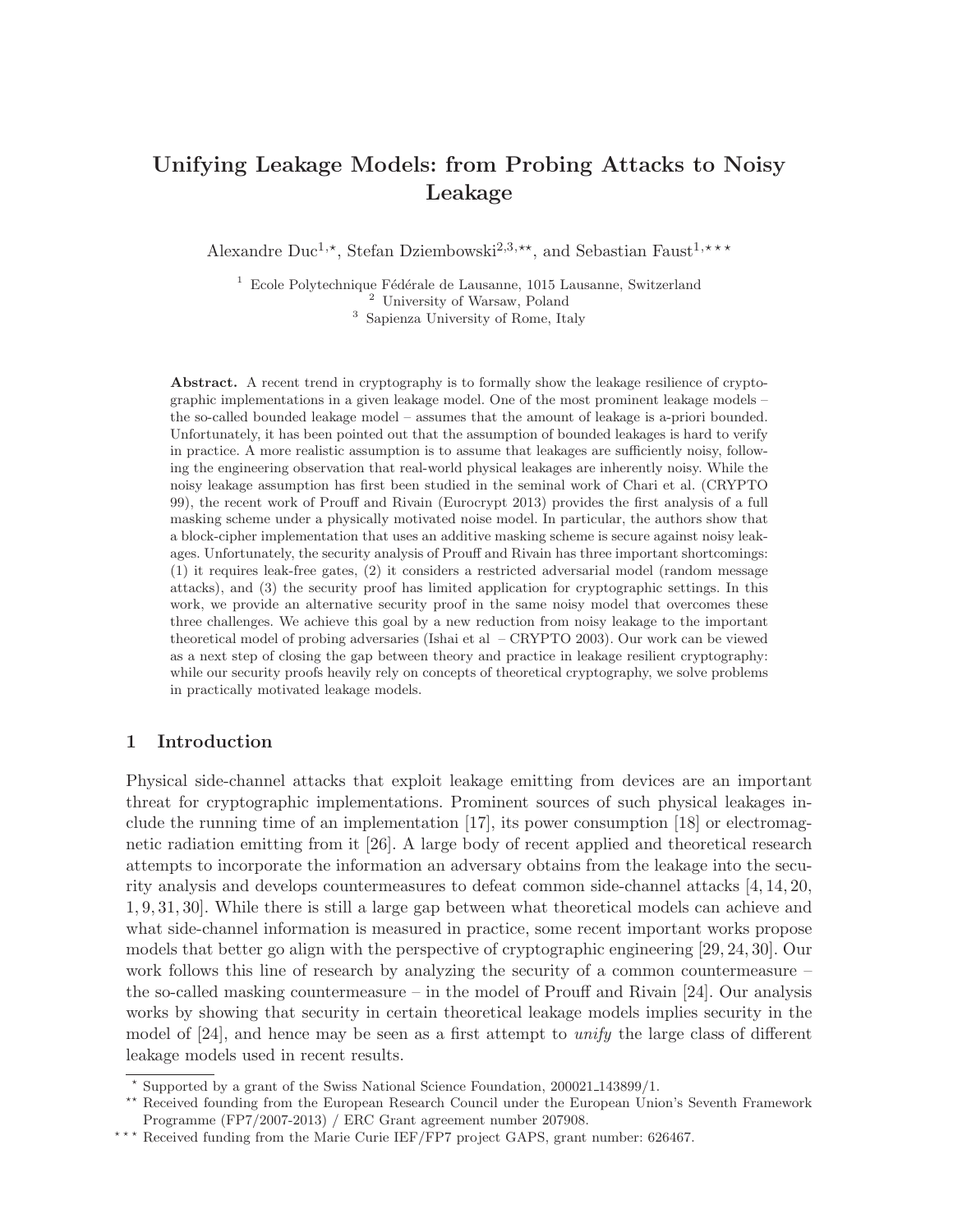The masking countermeasure. A large body of work on cryptographic engineering has developed countermeasures to defeat side-channel attacks (see, e.g., [19] for an overview). While many countermeasures are specifically tailored to protect particular cryptographic implementations (e.g., key updates or shielded hardware), a method that generically works for most cryptographic schemes is *masking*  $[13, 2, 23, 31]$ . The basic idea of a masking scheme is to secret share all sensitive information, including the secret key and all intermediate values that depend on it, thereby making the leakage independent of the secret data. The most prominent masking scheme is the Boolean masking: a bit b is encoded by a random bit string  $(b_1, \ldots, b_n)$ such that  $b = b_1 \oplus \ldots \oplus b_n$ . The main difficulty in designing masking schemes is to develop masked operations, which securely compute on encoded data and ensure that all intermediate values are protected.

Masking against noisy leakages. Besides the fact that masking can be used to protect arbitrary computation, it has the advantage that it can be analyzed in formal security models. The first work that formally studies the soundness of masking in the presence of leakage is the seminal work of Chari et al. [4]. The authors consider a model where each share  $b_i$  of an encoding is perturbed by Gaussian noise and show that the number of noisy samples needed to recover the encoded secret bit b grows exponential with the number of shares. As stated in [4], this model matches real-world physical leakages that inherently are noisy. Moreover, many practical solutions exist to amplify leakage noise (see for instance the works of  $(6, 5, 19)$ ).

One limitation of the security analysis given in [4] is the fact that it does not consider leakage emitting from masked computation. This shortcoming has been addressed in the recent important work of Prouff and Rivain [24], who extend at Eurocrypt 2013 the noisy leakage model of Chari et al. [4] to also include leakage from the masked operations. Specifically, they show that a variant of the construction of Ishai et al. [14] is secure even when there is noisy leakage from all the intermediate values that are produced during the computation. The authors of [24] also generalize the noisy leakage model of Chari et al. [4] to a wider range of leakage functions instead of considering only the Gaussian one. While clearly noisy leakage is closer to physical leakage occurring in real world, the security analysis of [24] has a number of shortcomings which puts strong limitations in which settings the masking countermeasure can be used and achieves the proved security statements. In particular, like earlier works on leakage resilient cryptography [8, 10] the security analysis of Prouff and Rivain relies on so-called *leak*free gates. Moreover, security is shown in a restricted adversarial model that assumes that plaintexts are chosen uniformly during an attack and the adversary does not exploit joint information from the leakages and, e.g., the ciphertext. We discuss these shortcomings in more detail in the next section.

## 1.1 The work of Prouff and Rivain [25]

Prouff and Rivain [25] analyze the security of a block-cipher implementation that is masked with an additive masking scheme working over a finite field  $\mathbb{F}$ . More precisely, let t be the security parameter then a secret  $s \in \mathbb{F}$  is represented by an encoding  $(X_1, \ldots, X_t)$  such that each  $X_i \leftarrow \mathbb{F}$  is uniformly random subject to  $s = X_1 \oplus \ldots \oplus X_t$ . As discussed above the main difficulty in designing secure masking schemes is to devise masked operations that work on masked values. To this end, Prouff and Rivain use the original scheme of Ishai et al. [14] augmented with some techniques from [3, 27] to work over larger fields and to obtain a more efficient implementation. The masked operations are built out of several smaller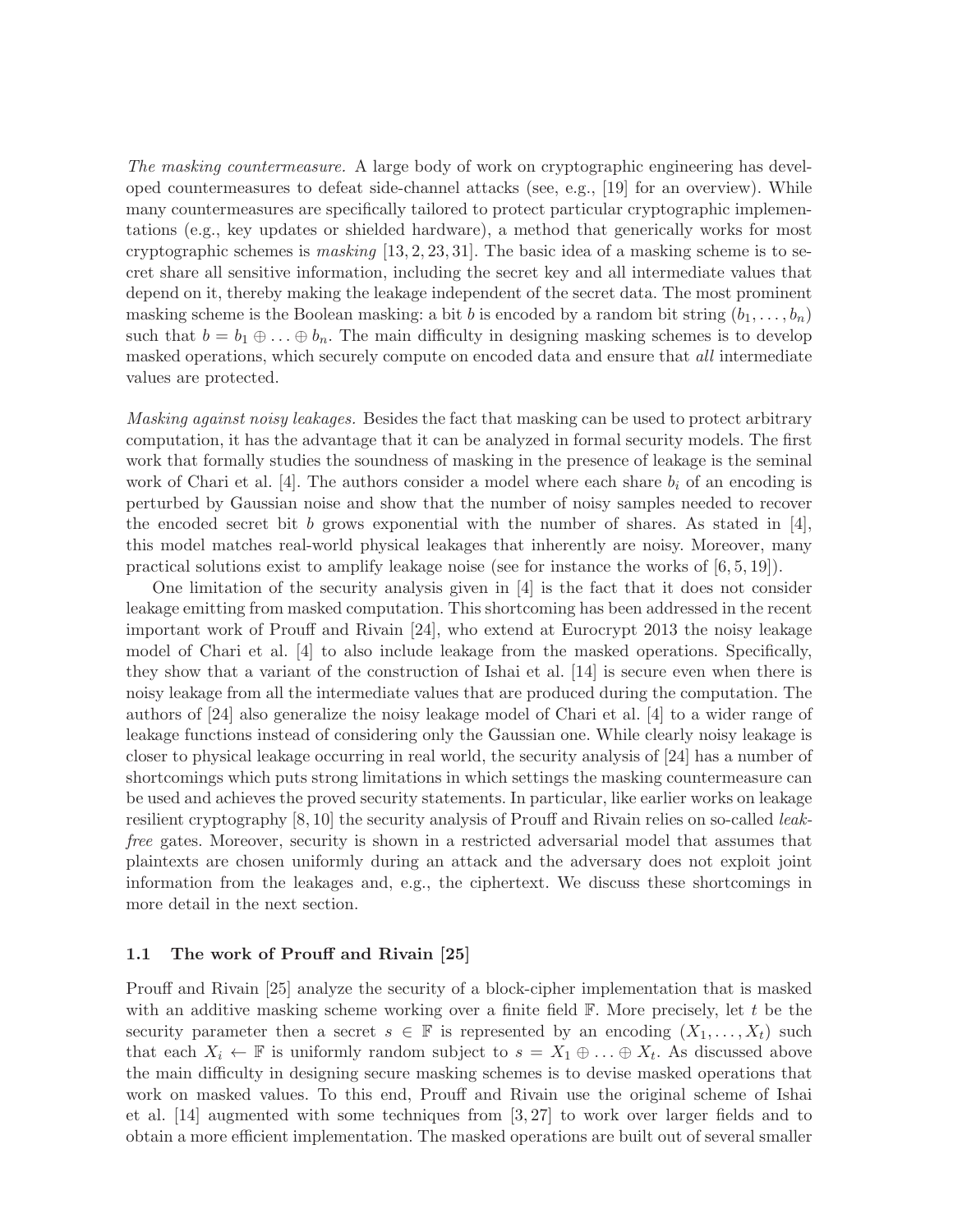components. First, a leak-free operation that refreshes encodings, i.e., it takes as input an encoding  $(X_1, \ldots, X_t)$  of a secret s and outputs a freshly and independently chosen encoding of the same value. Second, a number of leaky elementary operations that work on a constant number of field elements. For each of these elementary operations the adversary is given leakage  $f(X)$ , where X are the inputs of the operation and f is a noisy function. Clearly, the noise-level has to be high enough so that given  $f(X)$  the values of X is not completely revealed. To this end, the authors introduce the notion of a bias, which informally says that the statistical distance between the distribution of X and the conditional distribution  $X|f(X)$ is bounded by some parameter.

While noisy leakages are certainly a step in the right direction to model physical leakage, we detail below some of the limitations of the security analysis of Prouff and Rivain [24]:

- 1. Leak-free components: The assumption of leak-free computation has been used in earlier works on leakage resilient computation  $[10, 8]$ . It is a strong assumption on the physical hardware and, as stated in [24], an important limitation of the current proof approach. The leak-free component of [24] is a simple operation that takes as input an encoding and refreshes it. While the computation of this operation is supposed to be completely shielded against leakage, the inputs and the outputs of this computation may leak. Notice that the leak-free component of [24] depends on the computation that is carried out in the circuit by takeing inputs. In particular, this means that the computation of the leak-free component depends on secret information, which makes it harder to protect in practice and is different from earlier works that use leak-free components [10, 8].
- 2. Random message attacks: The security analysis is given only for random message attacks. In particular, it is assumed that every masked secret is a uniformly random value. This is in contrast to most works in cryptography, which usually consider at least a chosen message attack. When applied to a block-cipher, their proof implies that the adversary has only access to the *leakage* of the system without knowing which plaintext was used nor which ciphertext was obtained. Hence, the proof does not cover chosen plaintext or chosen ciphertext attacks. However, it is true that it is not clear how chosen message attacks change the picture in standard DPA attacks [32].
- 3. Mutual-information-based security statement: The final statement of Theorem 4 in [24] only gives a bound on the mutual information of the key and the leakages from the cipher. In particular, this does not include information that an adversary may learn from exploiting joint information from the leakages and plaintext/ciphertext pairs. Notice that the use of mutual information gets particularly problematic under continuous leakage attacks, since multiple plaintext/ciphertext pairs information theoretically completely reveal the secret key. The standard security notion used, e.g., in Ishai et al. is simulation-based and covers such subtleties when dealing with Shannon information theory.
- 4. Strong noise requirements: The amount of noise that is needed depends on the number of shares and on the size of the field which might be a bit unnatural. Moreover, the noise is independently sampled for each of the elementary operation that have constant size.

#### 1.2 Our contribution

We show in this work how to eliminate limitations 1-3 by a simple and elegant simulationbased argument and a reduction to the so-called t-probing adversarial setting  $\left[14\right]$  (that in this paper we call the t-threshold-probing model to emphasize the difference between this model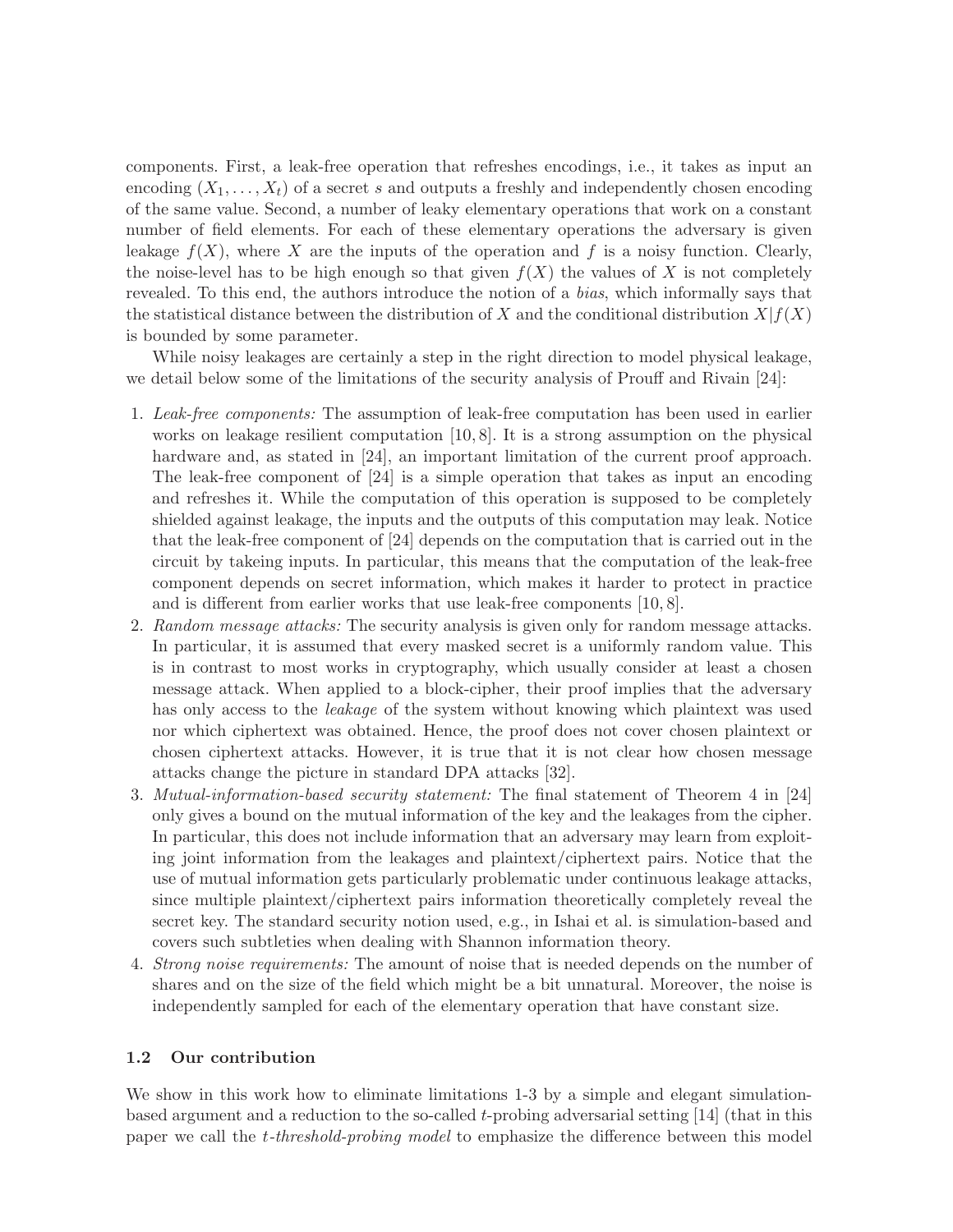and the *random*-probing model defined later.). The *t*-threshold-probing model considers an adversary that can learn the value of t intermediate values that are produced during the computation and is often considered as a good approximation for modelling higher-order attacks. We notice that limitation 4 from above is what enables our security analysis. The fact that the noise is independent for each elementary operation allows us to formally prove security under an *identical* noise model as [24], but using a simpler and improved analysis. In particular, we are able to show that the original construction of Ishai et al. satisfies the standard simulation-based security notion under noisy leakages without relying on any leakfree components. We emphasize that our techniques are very different (and much simpler) than the recent breakthrough result of Goldwasser and Rothblum [12] who show how to eliminate leak-free gates in the bounded leakage model. We will further discuss related works in Section 1.3.

Our proof considers three different leakage models and shows connections between them. One may view our work as a first attempt to "reduce" the number of different leakage models, which is in contrast to many earlier works that introduced new leakage settings. Eventually, we are able to reduce the security in the noisy leakage model to the security in the  $t$ -thresholdprobing model. This shows that, for the particular choice of parameters given in [24], security in the t-threshold-probing model implies security in the noisy leakage model. This goes align with the common approach of showing security against *t*-order attacks, which usually requires to prove security in the t–threshold-probing model. Moreover, it shows that the original construction of Ishai et al. that has been used in many works on masking (including the work of Prouff and Rivain) is indeed a sound approach for protecting against side-channel leakages when assuming that they are sufficiently noisy. We give some more details on our techniques below.

From noisy leakages to random probes. As a first step in our security proof we show that we can simulate any adversary in the noisy leakage model of Prouff and Rivain with an adversary in a simpler noise model that we name a random probing adversary and is similar to a model introduced in [14]. In this model, an adversary recovers an intermediate value with probability  $\epsilon$  and obtains a special symbol  $\perp$  with probability  $1-\epsilon$ . This reduction shows that this model is worth studiying, although from the engineering perspective it may seem unnatural.

From random probes to the t-threshold-probing model. We show how to go from the random probing adversary setting to the more standard t-threshold-probing adversary of Ishai et al. in [14]. This step is rather easy as due to the independency of the noise we can apply Chernoff's bound almost immediately. One technical difficulty is that the work of Prouff and Rivain considers joint noisy leakage from elementary operations, while the standard tthreshold-probing setting only talks about leakage from wires. Notice, however, that the elementary operations of [24] only depend on two inputs and, hence, it is not hard to extend the result of Ishai et al. to consider "gate probing adversary" by tolerating a loss in the parameters. Finally, our analysis enables us to show security of the masking based countermeasure without the limitations 1-3 discussed above.

Leakage resilient circuits with simulation-based security. In our security analysis we use the the framework of leakage resilient circuits introduced in the seminal work of Ishai et al. [14]. A circuit compiler takes as input the description of a cryptographic scheme C with secret key  $K$ , e.g., a circuit that describes a block cipher, and outputs a transformed circuit  $C'$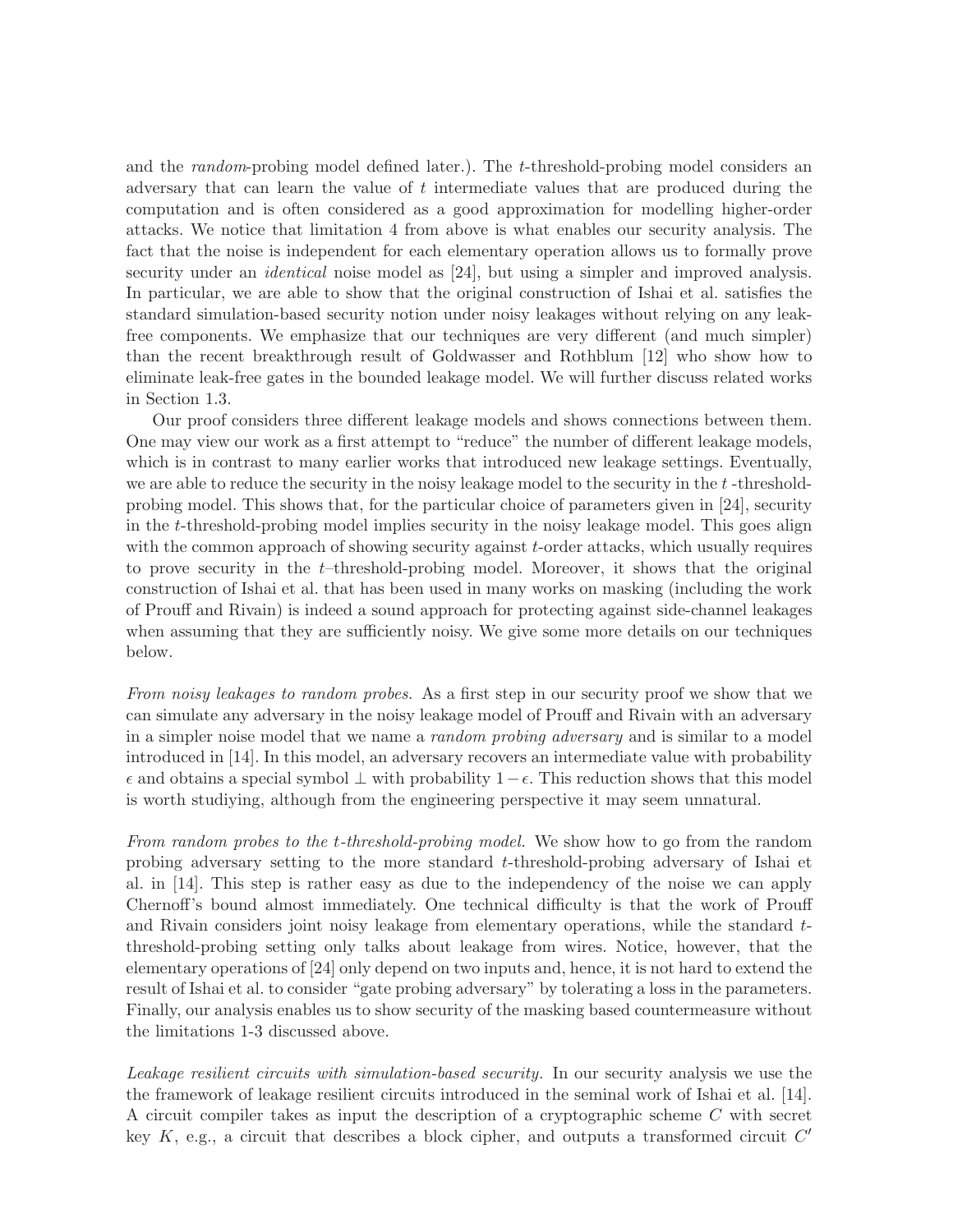and corresponding key K'. The circuit  $C'[K']$  shall implement the same functionality as C running with key K, but additionally is resilient to certain well-defined classes of leakage. Notice that while the framework of [14] talks about circuits the same approach applies to software implementations, and we only follow this notation to abstract our description.

Moreover, our work uses the well-established simulation paradigm to state the security guarantees we achieve. Intuitively, simulation-based security says that whatever attack an adversary can carry out when knowing the leakage, he can also run (with similar success probability) by just having black-box access to C. In contrast to the approach based on Shannon information theory our analysis includes attacks that exploit joint information from the leakage and plaintext/ciphertext pairs. It seems impossible to us to incorporate the plaintext/ciphertext pairs into an analysis based on Shannon information theory. To see this, consider a block-cipher execution, where, clearly, when given a couple of plaintext/ciphertext pairs, the secret key is information theoretically revealed.<sup>4</sup> The authors of [24] are well aware of this problem and explicitly exclude such joint information. A consequence of the simulationbased security analysis is that we require an additional mild assumption on the noise – namely, that it is efficiently computable (see Section 3.1 for more details). While this is a standard assumption made in most works on leakage resilient cryptography, we emphasize that we can easily drop the assumption of efficiently computable noise (and hence considering the same noise model as [24]), when we only want to achieve the weaker security notion considered in [24]. Notice that in this case we are still able to eliminate the limitations 1  $\&$  2 mentioned above.

## 1.3 Related work

*Masking*  $\mathcal{C}'$  *leakage resilient circuits.* A large body of work has proposed various masking schemes and studies their security in different security models (see, e.g., [13, 2, 23, 31, 27]). The already mentioned t-threshold-probing model has been considered in the work of Rivain and Prouff [27], who show how to extend the work of Ishai et al. to larger fields and propose efficiency improvements. In [25] it was shown that techniques from multiparty computation can be used to show security in the t-threshold-probing model. The work of Standaert et al. [31] studies masking schemes using the information theoretic framework of [29] by considering the Hamming weight model. Many other works analyze the security of the masking countermeasure and we refer the reader for further details to [24].

With the emerge of leakage resilient cryptography [20, 1, 9] several works have proposed new security models and alternative masking schemes. The main difference between these new security models and the *t*-threshold-probing model is that they consider *joint leakages* from large parts of the computation. The work of Faust et al. [10] extends the security analysis of Ishai et al. beyond the t-threshold-probing model by considering leakages that can be described by low-depth circuits (so-called  $AC<sup>0</sup>$  leakages). Faust et al. use leak-free component that have been eliminated by Rohtblum in [28] using computational assumptions. The recent work of Miles and Viola [21] proposes a new circuit transformation using alternating groups and shows security with respect to  $AC^0$  and  $TC^0$  leakages.

<sup>&</sup>lt;sup>4</sup> More concretely: imagine an adversary that attacks a block-cipher implementation  $E_K$ , where K is the secret key. Then just by launching a known-plaintext attack he can obtain several pairs  $V =$  $(M_0, E_K(M_0)), (M_1, E_K(M_1)), \ldots$  Clearly a small number of such pairs is usually enough to determine K *information-theoretically*. Hence it makes no sense to require that "K is information-theoretically hidden given V and the side-channel leakage."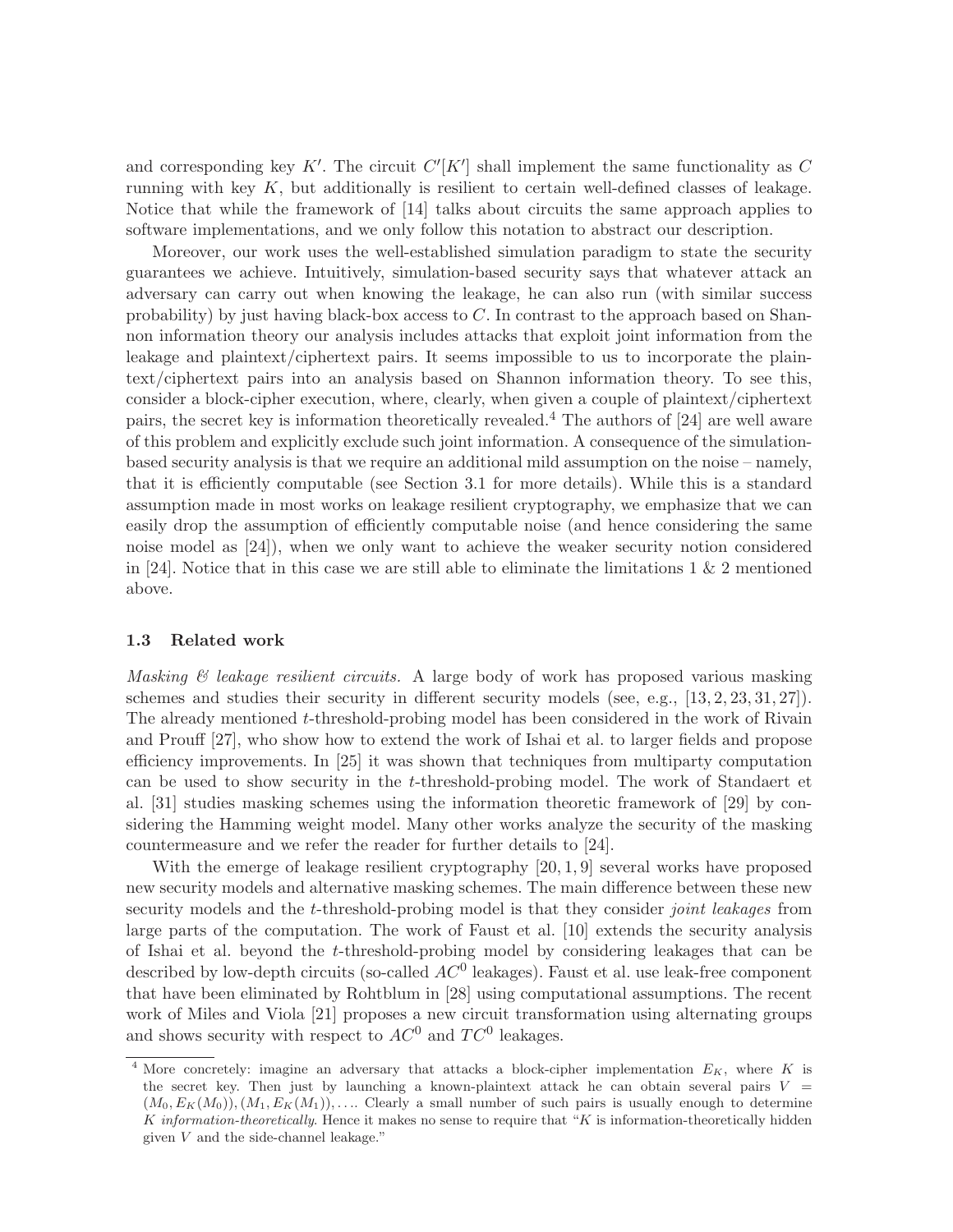Another line of work considers circuits that are provably secure in the so-called continuous bounded leakage model [15, 11, 8, 12]. In this model, the adversary is allowed to learn arbitrary information from the computation of the circuit as long as the amount of information is bounded. The proposed schemes rely additionally on the assumption of "only computation leaks information" of Micali and Reyzin [20].

Noisy leakage models. The work of Faust et al. [10] also considers circuit compilers for noisy models. Specifically, they propose a construction with security in the binomial noise model, where each value on a wire is flipped independently with probability  $p \in (0, 1/2)$ . In contrast to the work of [24] and our work the noise model is restricted to binomial noise, but the noise rate is significantly better (constant instead of linear noise). Similar to [24] the work of Faust et al. also uses leak-free components. Besides these works on masking schemes, several works consider noisy leakages for concrete cryptographic schemes [9, 22, 16]. Typically, the noise model considered in these works is significantly stronger than the noise model that is considered for masking schemes. In particular, no strong assumption about the independency of the noise is made.

## 2 Preliminaries

We start with some standard definitions and lemmas about the statistical distance. If  $A$  is a set then  $U \leftarrow A$  denotes a random variable sampled uniformly from A. Recall that if A and B are random variables over the same set A then the *statistical distance between* A and B is denoted as  $\Delta(A;B)$ , and defined as  $\Delta(A;B) = \frac{1}{2} \sum_{a \in A} |\mathbb{P}(A=a) - \mathbb{P}(B=a)| =$ <br> $\sum_{a \in A} \max\{0, \mathbb{P}(A=a) - \mathbb{P}(B=a)\}\$ . If  $\mathcal{X}, \mathcal{Y}$  are some events then by  $\Delta((A|\mathcal{X}); (B|\mathcal{Y}))$  we  $\sum_{a\in\mathcal{A}} \max\{0,\mathbb{P}(A=a)-\mathbb{P}(B=a)\}\.$  If  $\mathcal{X},\mathcal{Y}$  are some events then by  $\Delta((A|\mathcal{X});(B|\mathcal{Y}))$  we will mean the distance between variables  $A'$  and  $B'$ , distributed according to the conditional distributions  $P_{A|\mathcal{X}}$  and  $P_{B|\mathcal{Y}}$ . If X is an event of probability 1 then we also write  $\Delta(A; (B|\mathcal{Y}))$  $\sum \mathbb{P}(C = c) \cdot \Delta(A ; (B | (C = c))).$ instead of  $\Delta((A|\mathcal{X}); (B|\mathcal{Y}))$ . If C is a random variable then by  $\Delta(A; (B|C))$  we mean

If A, B, and C are random variables then  $\Delta((B; C) \mid A)$  denotes  $\Delta((BA); (CA))$ . It is easy to see that it is equal to  $\sum_a \mathbb{P}(A = a) \cdot \Delta((B|A = a) ; (C|A = a))$ . If  $\Delta(A;B) \leq \epsilon$  then we say that A and B are  $\epsilon$ -close. The " $\stackrel{d}{=}$ " symbol denotes the equality of distributions, i.e.,  $A \stackrel{d}{=} B$  if and only if  $\Delta(A;B) = 0$ . We also have the following lemma, whose proof appears in Appendix B.

**Lemma 1.** Let  $A, B$  be two (possibly correlated) random variables. Let  $B'$  be a variable distributed identically to B but independent from A. We have

$$
\Delta(A; (A|B)) = \Delta((B; B') | A). \tag{1}
$$

## 3 Noise from set elements

We start with describing the basic framework for reasoning about the noise from elements of a finite set  $\mathcal{X}$ . Later, in Section 4, we will consider the leakage from the vectors over  $\mathcal{X}$ , and then, in Section 5, from the entire computation. The reason why we can smoothly use the analysis from Section 3.1 in the later sections is that, as in the work of Prouff and Rivain, we require that the noise is independent for all elementary operations. By elementary operations, [24] considers the basic underlying operations over the underlying field  $\mathcal X$  used in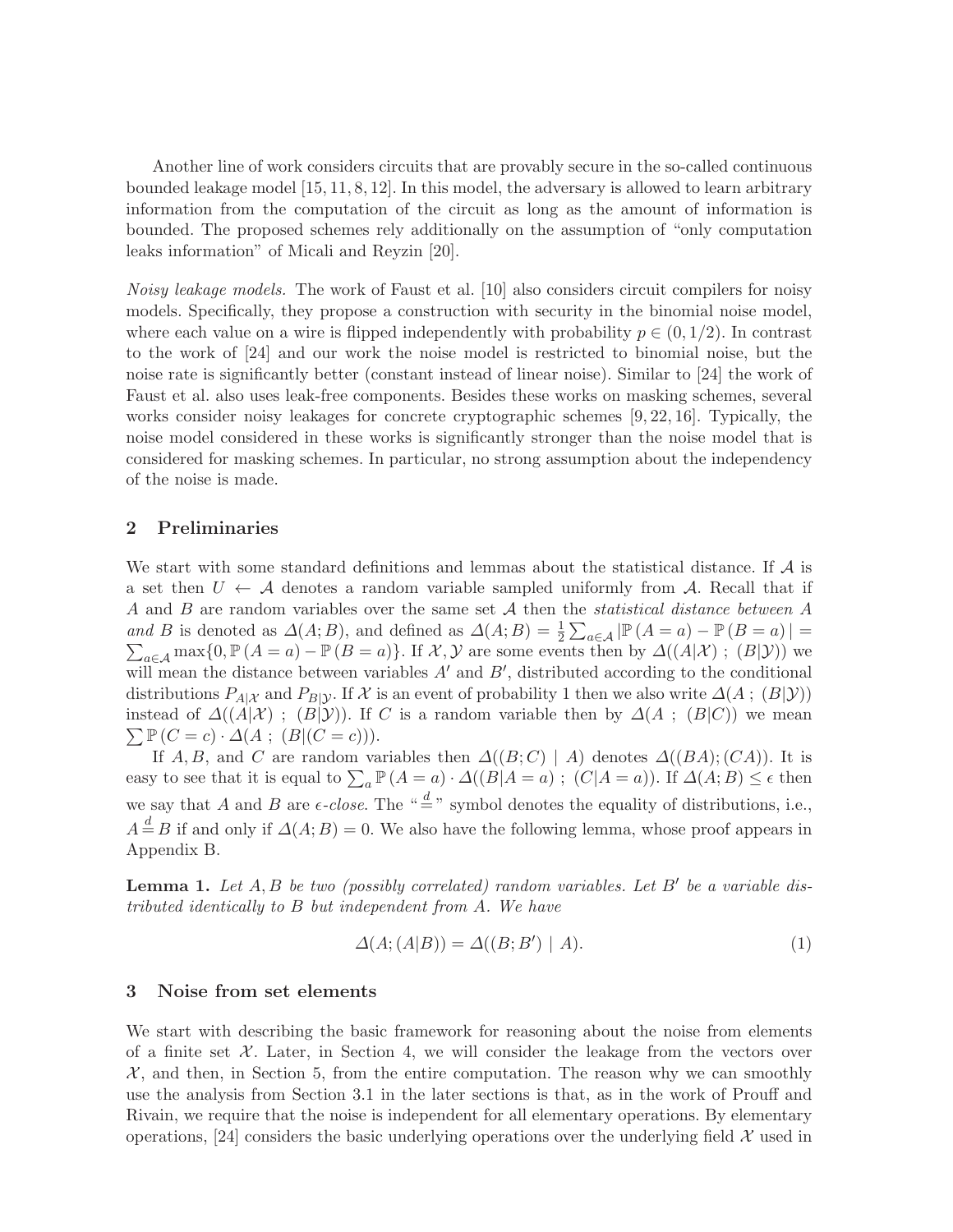a masked implementation. In this work, we consider the same setting and type of underlying operations (in fact, notice that our construction is identical to theirs – except that we eliminate the leak-free gates and prove a stronger statement). Notice that instead of talking about elementary operations, we consider the more standard term of "gates" that was used in the work of Ishai et al. [14].

#### 3.1 Modeling noise

Let us start with a discussion defining what it means that a randomized function Noise :  $\mathcal{X} \rightarrow$  $\mathcal Y$  is "noisy". We will assume that  $\mathcal X$  is finite and rather small: typical choices for  $\mathcal X$  would be  $GF(2)$  (the "Boolean case"), or  $GF(2^8)$ , if we want to deal with the AES circuit. The set  $\mathcal Y$ corresponds to the set of all possible noise measurements and may be infinite, except when we require the "efficient simulation" (we discuss it further at the end of this section). As already informally described in Section 1.1 our basic definition is as follows: we say that the function *Noise* is  $\delta$ -noisy if

$$
\delta = \Delta(X; (X|Noise(X))). \tag{2}
$$

Of course for  $(2)$  to be well-defined we need to specify the distribution of X. The idea to define noisy functions by comparing the distributions of X and "X conditioned on  $Noise(X)$ " comes from  $[24]$ , where it is argued that the most natural choice for X is a random variable distributed uniformly over X. We also adopt this convention and assume that  $X \leftarrow \mathcal{X}$ . We would like to stress, however, that in our proofs we will apply *Noise* to inputs  $\hat{X}$  that are not necessarily uniform and in this case the value of  $\Delta(X; (X|Noise(X))$  may obviously be some non-trivial function of  $\delta$ . Of course if  $X \leftarrow \mathcal{X}$  and  $X' \leftarrow \mathcal{X}$  then  $Noise(X')$  is distributed identically to  $Noise(X)$ , and hence, by Lemma 1, Eq. (2) is equivalent to:

$$
\delta = \Delta((Noise(X);Noise(X')) \mid X),\tag{3}
$$

where X and X' are uniform over X. Note that at the beginning this definition may be a bit counter-intuitive, as *smaller*  $\delta$  means more noise: in particular we achieve "full noise" if  $\delta = 0$ , and "no noise" if  $\delta \approx 1$ . Let us compare this definition with the definition of [24]. In a nutshell: the definition of [24] is similar to ours, the only difference being that instead of the statistical distance  $\Delta$  in [24] the authors use a distance based on the Euclidean norm. More precisely, they start with defining d as:  $d(X;Y) := \sqrt{\sum_{x \in \mathcal{X}} (\mathbb{P}(X = x) - \mathbb{P}(Y = y))^2}$ , and using this notion they define  $\beta$  as:

$$
\beta(X|Noise(X)) := \sum_{y \in \mathcal{Y}} \mathbb{P}\left(Noise(X) = y\right) \cdot d(X ; (X|Noise(X) = y))
$$

(where X is uniform). In the terminology of [24] a function Noise is " $\delta$ -noisy" if  $\delta$  =  $\beta(X|Noise(X))$ . Observe that the right hand side of our noise definition in Eq. (2) can be rewritten as:

$$
\sum_{b \in \mathcal{Y}} \mathbb{P} \left( \text{Noise}(X) = y \right) \cdot \Delta(X ; \ (X | \text{Noise}(X) = y)),
$$

hence the only difference between their approach and ours is that we use  $\Delta$  where they use the distance d. The authors do not explain why they choose this particular measure. We believe that our choice to use the standard definition of statistical distance  $\Delta$  is more natural in this setting, since, unlike the "d" distance, it has been used in hundreds of cryptographic papers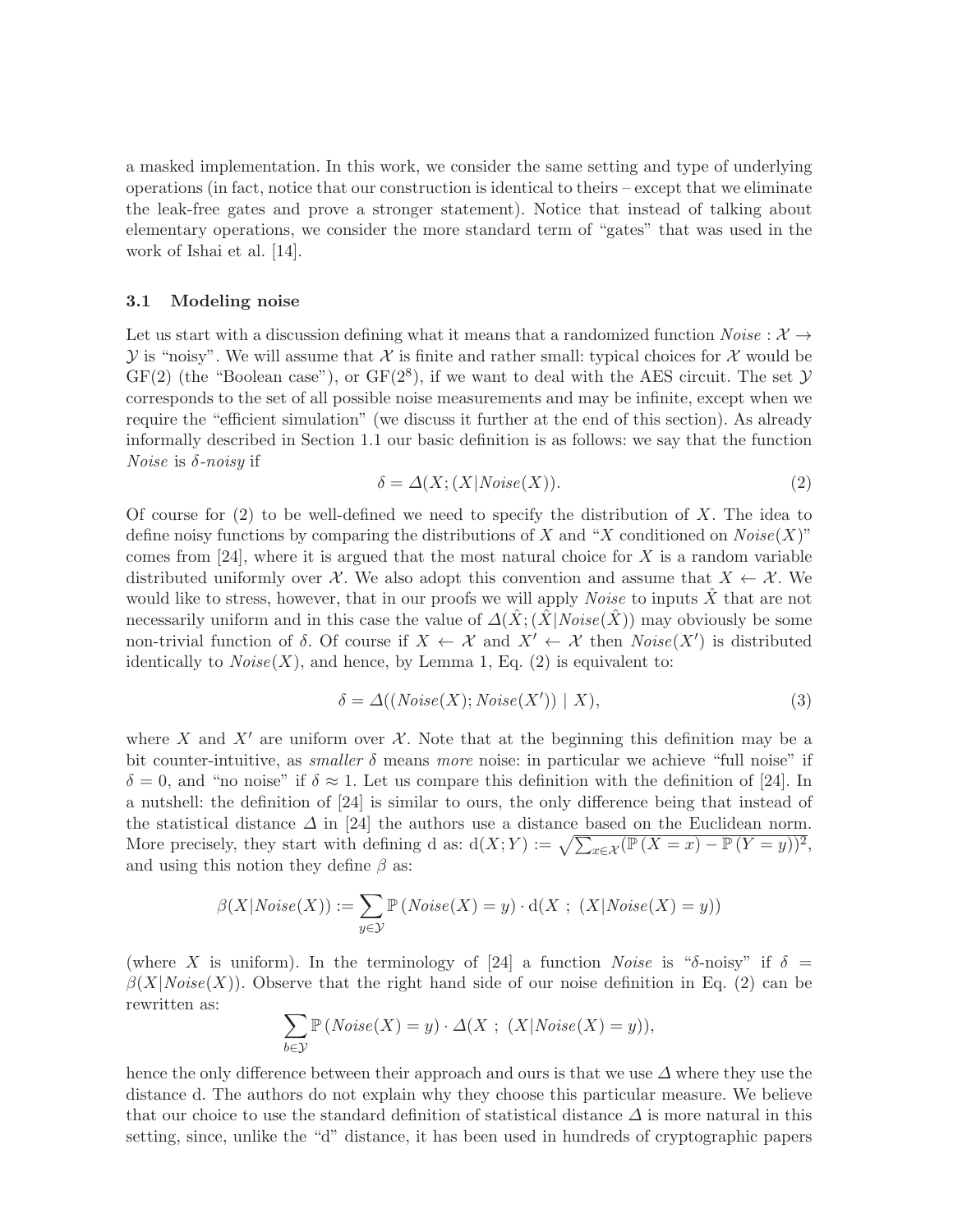in the past. The popularity of the  $\Delta$  distance comes from the fact that it corresponds to an intuitive concept of the "indistinguishability of distributions" — it is well-known, and simple to verify, that  $\Delta(X; Y) \leq \delta$  if and only if no adversary can distinguish between X and Y with advantage better than  $\delta$ <sup>5</sup> Hence, e.g., (3) can be interpreted as:

 $\delta$  is the maximum probability, over all adversaries A, that A distinguishes between the noise from a uniform X that is known to him, and a uniform  $X'$  that is unknown to him.

It is unclear to us if a d distance has a similar interpretation. We emphasize, however, that the choice whether to use  $\Delta$  or  $\beta$  is not too important, as the following inequalities between these measures hold for every X and Y distributed over  $\mathcal{X}$  (cf. [24]):

$$
\frac{1}{2} \cdot d(X;Y) \le \Delta(X;Y) \le \frac{\sqrt{|\mathcal{X}|}}{2} \cdot d(X;Y),
$$

and consequently

$$
\frac{1}{2} \cdot \beta(X|Noise(X)) \le \Delta(X; (X|Noise(X)) \le \frac{\sqrt{|\mathcal{X}|}}{2} \cdot \beta(X|Noise(X)). \tag{4}
$$

Hence, we decide to stick to the " $\Delta$  distance" in this paper. However, to allow for comparison between our work and the one of [24] we will at the end of the paper present our results also in terms of the  $\beta$  measure (this translation will be straightforward, thanks to the inequalities in  $(4)$ ).In [24] (cf. Theorem 4) the result is stated in form of Shannon information theory. While such an information theoretic approach may be useful in certain settings [29], we follow the more "traditional" approach and provide an efficient simulation argument. As discussed in the introduction, this also covers a setting where the adversary exploits joint information of the leakage and, e.g., the plaintext/ciphertext pairs. We emphasize, however, that our results can easily be expressed in the information theoretic language, thanks to the following bound:  $I(A; B) \leq (2N/\ln 2) \cdot \Delta(A; (A|B))$ , where A is uniformly distributed over a set of cardinality N. This result comes from Proposition 1 in [24] combined with the inequality  $\beta(A|B) \leq 2\Delta(A;(A|B))$ , cf. (4).

The issue of "efficient simulation" To achieve the strong simulation-based security notion, we need an additional requirement on the leakage, namely, that the leakage can efficiently be "simulated" – which typically requires that the noise function is efficiently computable. In fact, for our proofs to go through we actually need something slightly stronger, namely that Noise is efficiently decidable by which we mean that (a) there exists a randomized poly-time algorithm that computes it, and (b) the set  $\mathcal Y$  is finite and for every x and y the value of  $\mathbb{P}(Noise(x) = y)$  is computable in polynomial time. While (b) may look like a strong assumption we note that in practice for most "natural" noise functions (like the Gaussian noise with a known parameter, measured with a very good, but finite, precision) it is easily satisfiable.

Recall that the results of [24] are stated without taking into consideration the issue of the "efficient simulation". Hence, if one wants to compare our results with [24] then one can simply drop the efficient decidability assumption on the noise. To keep our presentation concise and clean, also in this case the results will be presented in a form "for every adversary  $A$ there exists an (inefficient) simulator  $S$ ". Here the "inefficient simulator" can be an arbitrary machine, capable, e.g., of sampling elements from any probability distributions.

<sup>&</sup>lt;sup>5</sup> This formally means that for every A we have  $\left|\mathbb{P}\left(\mathcal{A}(X)=1\right)-\mathbb{P}\left(\mathcal{A}(Y)=1\right)\right|\leq \delta$ .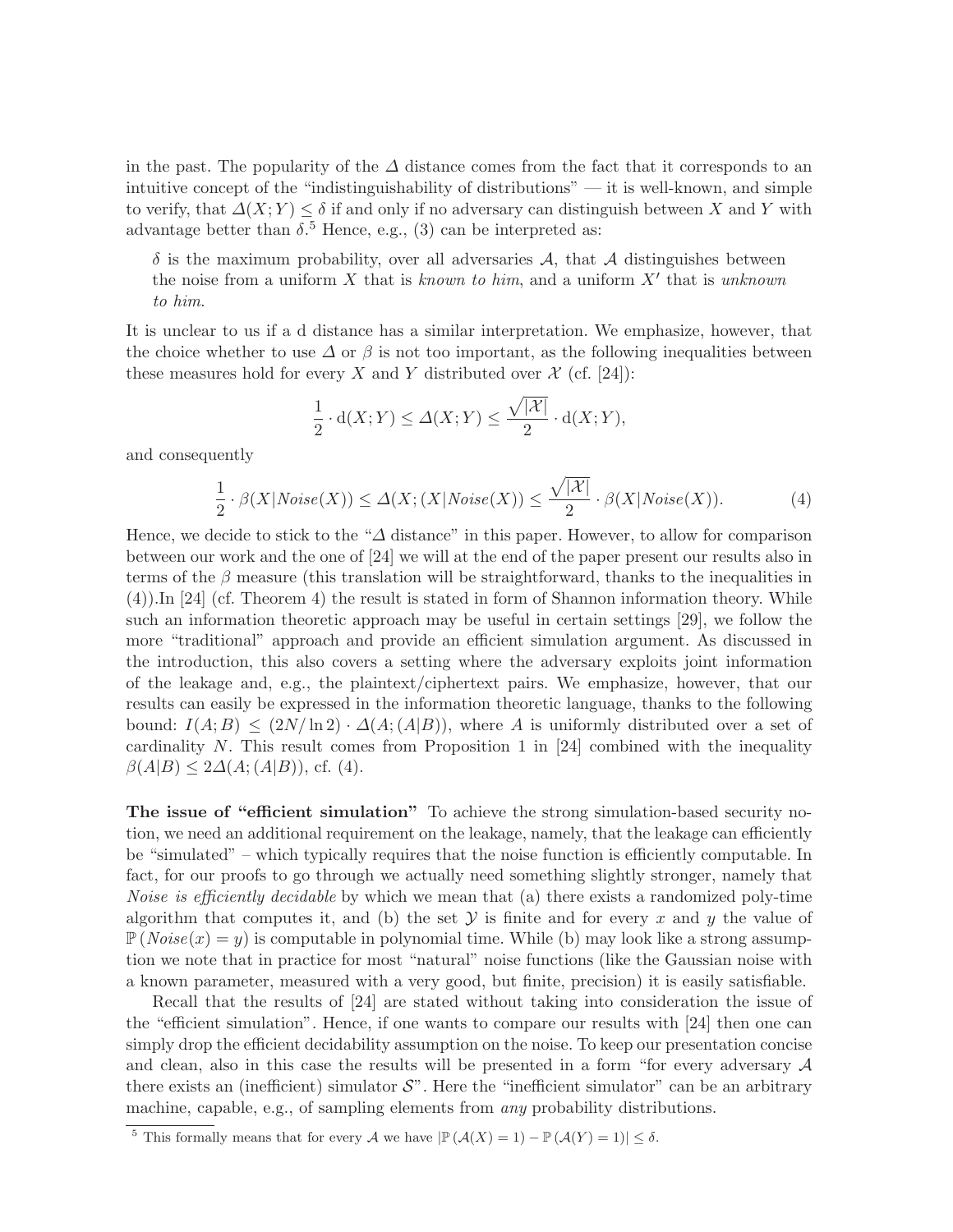#### 3.2 Simulating noise by  $\epsilon$ -identity functions

Lemma 2 below is our main technical tool. Informally, it states that every  $\delta$ -noisy function *Noise* :  $X \to Y$  can be represented as a composition *Noise'*  $\circ \varphi$  of efficiently computable randomized functions  $Noise'$  and  $\varphi$ , where  $\varphi$  is a " $\delta \cdot |\mathcal{X}|$ -identity function", defined in Definition 1 below.

**Definition 1.** A randomized function  $\varphi : \mathcal{X} \to \mathcal{X} \cup \{\perp\}$  is an  $\epsilon$ -identity if for every x we have that either  $\varphi(x) = x$  or  $\varphi(x) = \bot$  and  $\mathbb{P}(\varphi(x) \neq \bot) = \epsilon$ .

This will allow us to reduce the "noisy attacks" to the "random probing attacks", where the adversary learns each wire (or a gate, see Section 5.5) of the circuit with probability  $\epsilon$ . Observe also, that thanks to the assumed independence of noise, the events that the adversary learns each element are independent, which, in turn, will allow us to use the Chernoff bound to prove that with a good probability the number of wires that the adversary learns is small.

**Lemma 2.** Let Noise :  $\mathcal{X} \to \mathcal{Y}$  be a  $\delta$ -noisy function. Then there exist  $\epsilon \leq \delta \cdot |\mathcal{X}|$  and a randomized function  $Noise': \mathcal{X} \cup {\{\perp}\} \rightarrow \mathcal{X}$  such that for every  $x \in \mathcal{X}$  we have

$$
Noise(x) \stackrel{d}{=} Noise'(\varphi(x)),\tag{5}
$$

where  $\varphi : \mathcal{X} \to \mathcal{X} \cup \{\perp\}$  is the  $\epsilon$ -identity function. Moreover, if Noise is efficiently decidable then Noise'( $\varphi(x)$ ) is computable in time that is expected polynomial in  $|\mathcal{X}|$ .

The proof appears in Appendix C.

## 4 Leakage from vectors

In this section we describe the leakage models relevant to this paper. We start with describing the models abstractly, by considering leakage from an arbitrary sequence  $(x_1, \ldots, x_\ell) \in \mathcal{X}^\ell$ , where X is some finite set and  $\ell$  is a parameter. The adversary A will be able to obtain some partial information about  $(x_1, \ldots, x_\ell)$  via the games described below. Note that we do not specify the computational power of  $A$ , as the definitions below make sense for both computationally-bounded or infinitely powerful A.

Noisy model. For  $\delta \geq 0$  a  $\delta$ -noisy adversary on  $\mathcal{X}^{\ell}$  is a machine A that plays the following game against an oracle that knows  $(x_1, \ldots, x_\ell) \in \mathcal{X}^\ell$ :

- 1. A specifies a sequence  $\{Noise_i: \mathcal{X} \to \mathcal{Y}\}_{i=1}^{\ell}$  of noisy functions such that every  $Noise_i$  is  $\delta_i'$ -noisy, for some  $\delta_i' \leq \delta$  and mutually independent noises.
- 2. A receives  $Noise_1(x_1), \ldots, Noise_\ell(x_\ell)$  and outputs some value  $out_{\mathcal{A}}(x_1, \ldots, x_\ell)$ .

If  $\mathcal A$  works in polynomial time and the noise functions specified by  $\mathcal A$  are efficiently decidable then we say that A is poly-time-noisy.

**Random probing model.** For  $\epsilon \leq 0$  a  $\epsilon$ -random-probing adversary on  $\mathcal{X}^{\ell}$  is a machine A that plays the following game against an oracle that knows  $(x_1, \ldots, x_\ell) \in \mathcal{X}^\ell$ :

- 1. A specifies a sequence  $(\epsilon_1, \ldots, \epsilon_\ell)$  such that each  $\epsilon_i \leq \epsilon$ .
- 2. A receives  $\varphi_1(x_1), \ldots, \varphi_\ell(x_\ell)$  and outputs some value  $out_{\mathcal{A}}(x_1, \ldots, x_\ell)$ , where each  $\varphi_i$  is the  $\epsilon_i$ -identity function with mutually independent randomness.

A similar model was introduced in the work of Ishai, Sahai and Wagner [14] to obtain circuit compilers with linear blow-up in the size.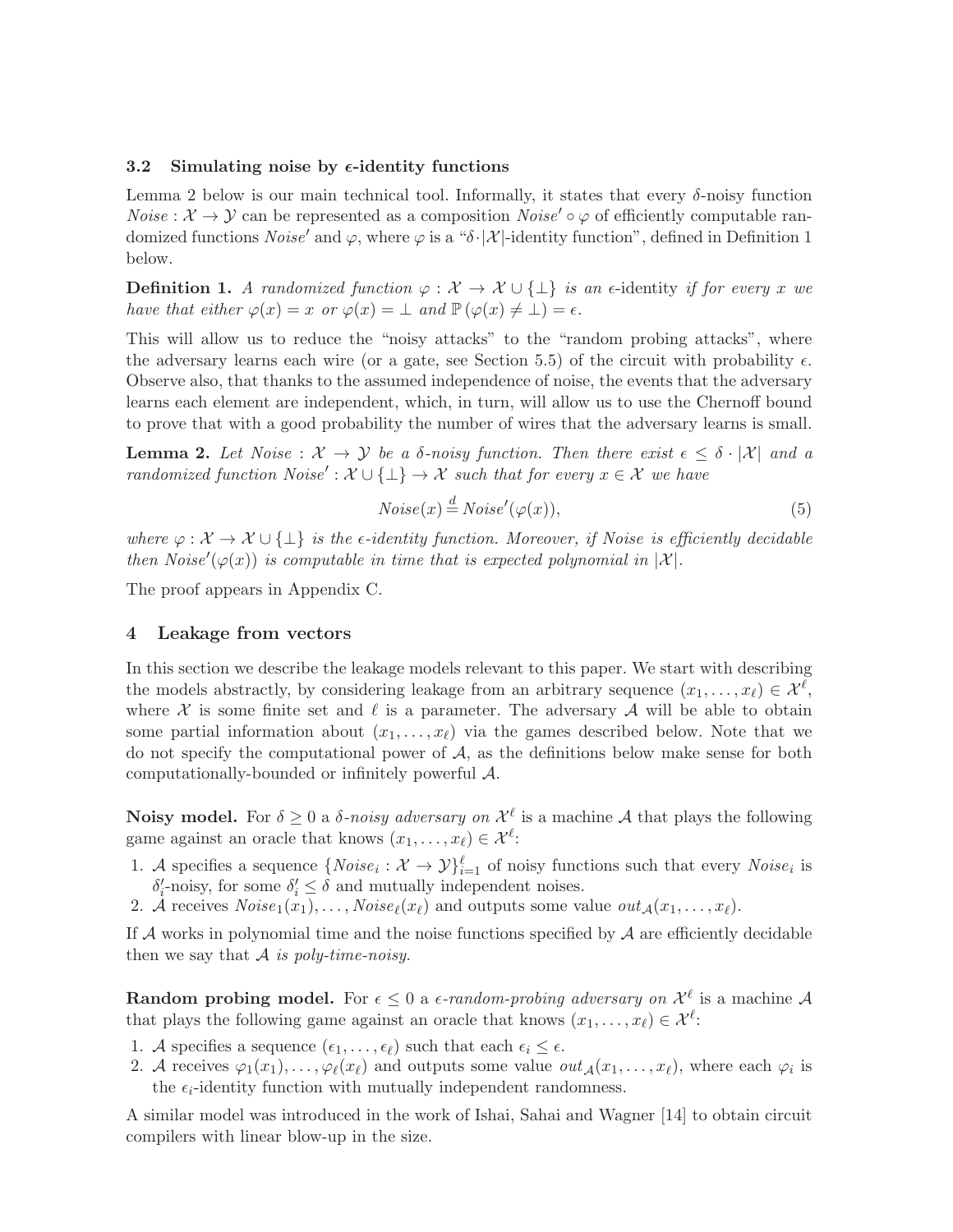**Threshold probing model.** For  $t = 0, \ldots, \ell$  a t-treshold-probing adversary on  $\mathcal{X}^{\ell}$  is a machine A that plays the following game against an oracle that knows  $(x_1, \ldots, x_\ell) \in \mathcal{X}^\ell$ :

- 1. A specifies a set  $\mathcal{I} = \{i_1, \ldots, i_{|\mathcal{I}|}\}\subseteq \{1, \ldots, \ell\}$  of cardinality at most t,
- 2. A receives  $(x_{i_1},...,x_{i_{|\mathcal{I}|}})$  and outputs some value  $\textit{out}_{\mathcal{A}}(x_1,...,x_{\ell}).$

## 4.1 Simulating the noisy adversary by a random-probing adversary

The following lemma shows that every  $\delta$ -noisy adversary can be simulated by a  $\delta \cdot |\mathcal{X}|$ -random probing adversary.

**Lemma 3.** Let A be a  $\delta$ -noisy adversary on  $\mathcal{X}^{\ell}$ . Then there exists a  $\delta \cdot |\mathcal{X}|$ -random-probing adversary S on  $\mathcal{X}^{\ell}$  such that for every  $(x_1, \ldots, x_{\ell})$  we have

$$
out_{\mathcal{A}}(x_1,\ldots,x_\ell) \stackrel{d}{=} out_{\mathcal{S}}(x_1,\ldots,x_\ell). \tag{6}
$$

Moreover, if A is poly-time-noisy, then S works in time polynomial in  $|\mathcal{X}|$ .

Intuitively, this lemma easily follows from Lemma 2 applied independently to each element of  $(x_1, \ldots, x_\ell)$ . The formal proof appears in Appendix D.

## 4.2 Simulating the random-probing adversary by a threshold-probing adversary

In this section we show how to simulate every  $\delta$ -random probing adversary by a threshold adversary. This simulation, unlike the one in Section 4 will not be perfect in the sense that the distribution output by the simulator will be identical to the distribution of the original adversary only when conditioned on some event that happens with a large probability. We start with the following lemma, whose proof, which is a straightforward application of the Chernoff bound, appears in Appendix E.

**Lemma 4.** Let A be an  $\epsilon$ -random-probing adversary on  $\mathcal{X}^{\ell}$ . Then there exists a  $(2\epsilon\ell-1)$ threshold-probing adversary S on  $\mathcal{X}^{\ell}$  operating in time linear in the working time of A such that for every  $(x_1, \ldots, x_\ell)$  we have

$$
\Delta(\text{out}_{\mathcal{A}}(x_1,\ldots,x_\ell); \text{ out}_{\mathcal{S}}(x_1,\ldots,x_\ell) | \text{ out}_{\mathcal{S}}(x_1,\ldots,x_\ell) \neq \bot) = 0,\tag{7}
$$

where

$$
\mathbb{P}\left(\text{out}_{\mathcal{S}}(x_1,\ldots,x_\ell)=\bot\right)\leq \exp\left(-\frac{\epsilon\ell}{3}\right). \tag{8}
$$

The following corollary, whose proof appears in Appendix F, combines Lemma 3 and 4 together, and will be useful in the sequel.

**Corollary 1.** Let  $d, \ell \in \mathbb{N}$  with  $\ell > d$  and let A be a  $d/(4\ell \cdot |\mathcal{X}|)$ -noisy adversary on  $\mathcal{X}^{\ell}$ . Then there exists an  $(d/2 - 1)$ -threshold-probing adversary S such that

$$
\Delta(\text{out}_{\mathcal{A}}(x_1,\ldots,x_\ell); \text{ out}_{\mathcal{S}}(x_1,\ldots,x_\ell) | \text{ out}_{\mathcal{S}}(x_1,\ldots,x_\ell) \neq \bot) = 0 \tag{9}
$$

and  $\mathbb{P}(out_S(x_1,\ldots,x_\ell)=\bot) \leq \exp(-d/12)$ . Moreover, if A is poly-time-noisy then S works in time polynomial  $\ell \cdot |\mathcal{X}|$ .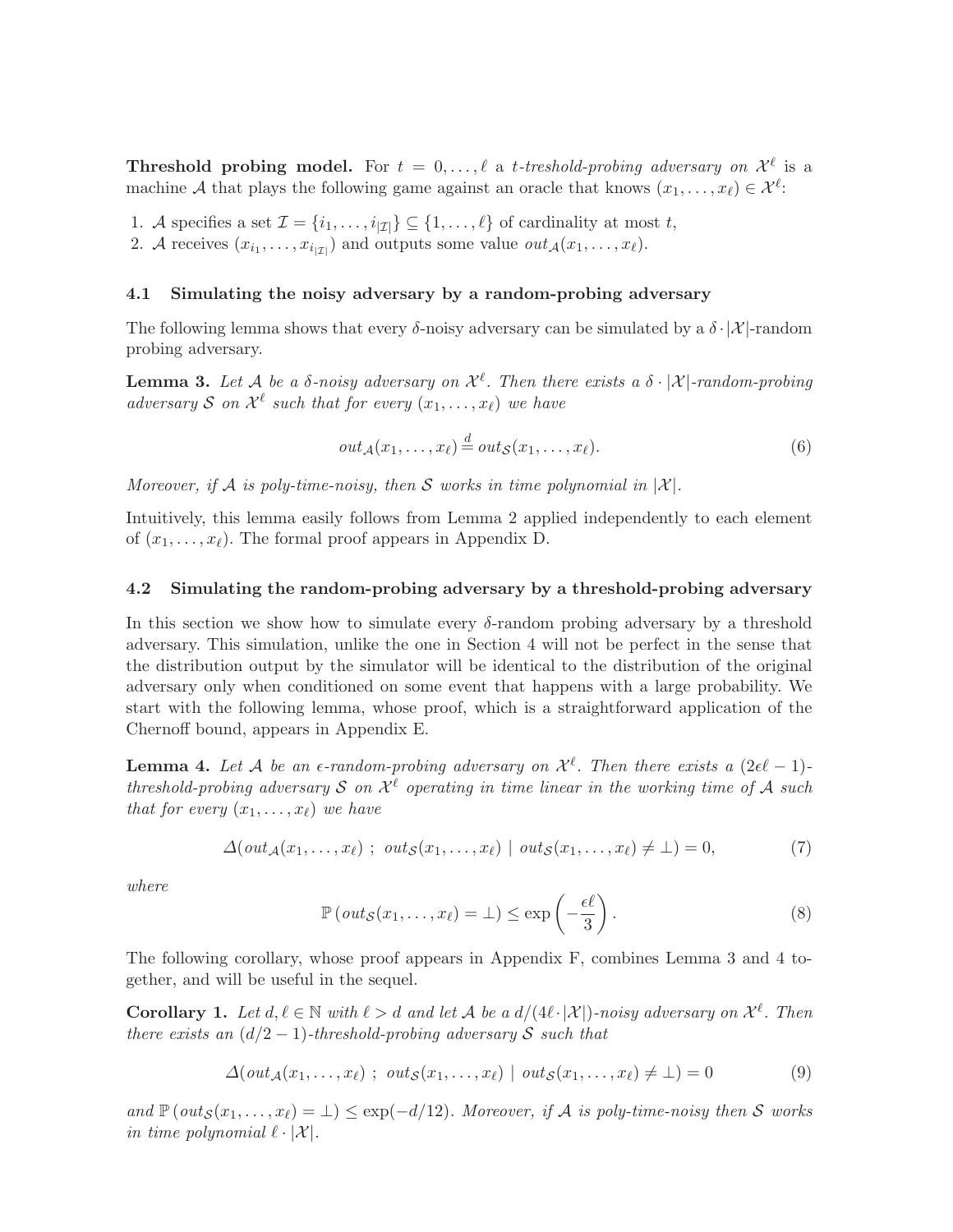## 5 Leakage from computation

In this section we address the main topic of this paper, which is the noise-resilience of cryptographic computations. Our main model will be the model of arithmetic circuits over a finite field. First, in Section 5.1 we present our security definitions, and then, in Section 5.2 we describe a secure "compiler" that transforms any cryptographic scheme secure in the "black-box" model into one secure against the noisy leakage (it is essentially identical to the transformation of [14] later extended in [27]). Finally, in the last section we present our security results.

## 5.1 Definitions

A *(stateful arithmetic) circuit*  $\Gamma$  over a field  $\mathbb F$  is a directed graph whose nodes are called gates. Each gate  $\gamma$  can be of one of the following types: an *input gate*  $\gamma^{inp}$  of fan-in zero, an output gate  $\gamma^{out}$  of fan-out zero, a random gate  $\gamma^{rand}$  of fan-in zero, a multiplication gate  $\gamma^{\times}$ of fan-in 2, an addition gate  $\gamma^+$  of fan-in 2, a subtraction gate  $\gamma^-$  of fan-in 2, a constant gate  $\gamma^{const}$ , and a memory gate  $\gamma^{mem}$  of fan-in 1. Following [14] we assume that the fan-out of every gate is at most 3. The only cycles that are allowed in  $\Gamma$  must contain exactly 1 memory gate. The size  $|\Gamma|$  of the circuit  $\Gamma$  is defined to be the total number of its gates. The numbers of input gates, output gates and memory gates will be denoted  $|\Gamma.\text{inp}|$ ,  $|\Gamma.\text{out}|$ , and  $|\Gamma.\text{mem}|$ , respectively.

The computation of  $\Gamma$  is performed in several "rounds" numbered  $1, 2, \ldots$  In each of them the circuit will take some input, produce an output and update the memory state. Initially, the memory gates of  $\Gamma$  are preloaded with some initial "state"  $k_0 \in \mathbb{F}^{|\Gamma, mem|}$ . At the beginning of the *i*th round the input gates are loaded with elements of some vector  $a_i \in \mathbb{F}^{|I \cdot inp|}$  called the *input for the ith round*. The computation of  $\Gamma$  in the *i*th round depends on  $a_i$  and on the memory state  $k_{i-1}$ . It proceeds in a straightforward way: if all the input wires of a given gate are known then the value on its output wire can be computed naturally: if  $\gamma$  is a multiplication gate with input wires carrying values a and b, then its output wire will carry the value  $a \cdot b$ (where " $\cdot$ " is the multiplication operation in  $\mathbb{F}$ ), and the addition and the subtraction gates are handled analogously. We assume that the random gates produce a fresh random field element in each round. The *output of the ith round* is read-off from the output gates and denoted  $b_i \in \mathbb{F}^{|I.out|}$ . The *state after the ith round* is contained in the memory gates and denoted  $k_i$ . For  $k \in \mathbb{F}^{|I.mem|}$  and a sequence of inputs  $(a_1, \ldots, a_m)$  (where each  $a_i \in \mathbb{F}^{|I.imp|}$ ) let  $\Gamma(k, a_1, \ldots, a_m)$  denote the sequence  $(B_1, \ldots, B_m)$  where each  $B_i$  is the output of  $\Gamma$  with  $k_0 = k$  and inputs  $a_1, \ldots, a_m$  in rounds  $1, 2, \ldots$  Observe that, since  $\Gamma$  is randomized, hence  $\Gamma(k, a_1, \ldots, a_m)$  is a random variable.

A black-box circuit adversary  $A$  is a machine that adaptively interacts with a circuit  $\Gamma$ via the input and output interface. Then  $out\left(\mathcal{A} \stackrel{bb}{\hookrightarrow} \Gamma(k)\right)$ denotes the output of A after interacting with  $\Gamma$  whose initial memory state is  $k_0 = k$ . A  $\delta$ -noisy circuit adversary A is an adversary that has the following additional ability: after each ith round  $A$  gets some partial information about the internal state of the computation via the noisy leakage functions. More precisely: let  $(X_1, \ldots, X_\ell)$  be the random variable denoting the values on the wires of  $\Gamma(k)$  in the *i*th round. Then A plays the role of a  $\delta$ -noisy adversary in a game against  $(X_1, \ldots, X_\ell)$ (c.f. Section 4), namely: he choses a sequence  $\{Noise_i : \mathbb{F} \to \mathcal{Y}\}_{i=1}^{\ell}$  of functions such that every Noise<sub>i</sub> is  $\delta_i$ -noisy for some  $\delta_i \leq \delta$  and he receives  $Noise_1(X_1), \ldots, Noise_\ell(X_\ell)$ . Let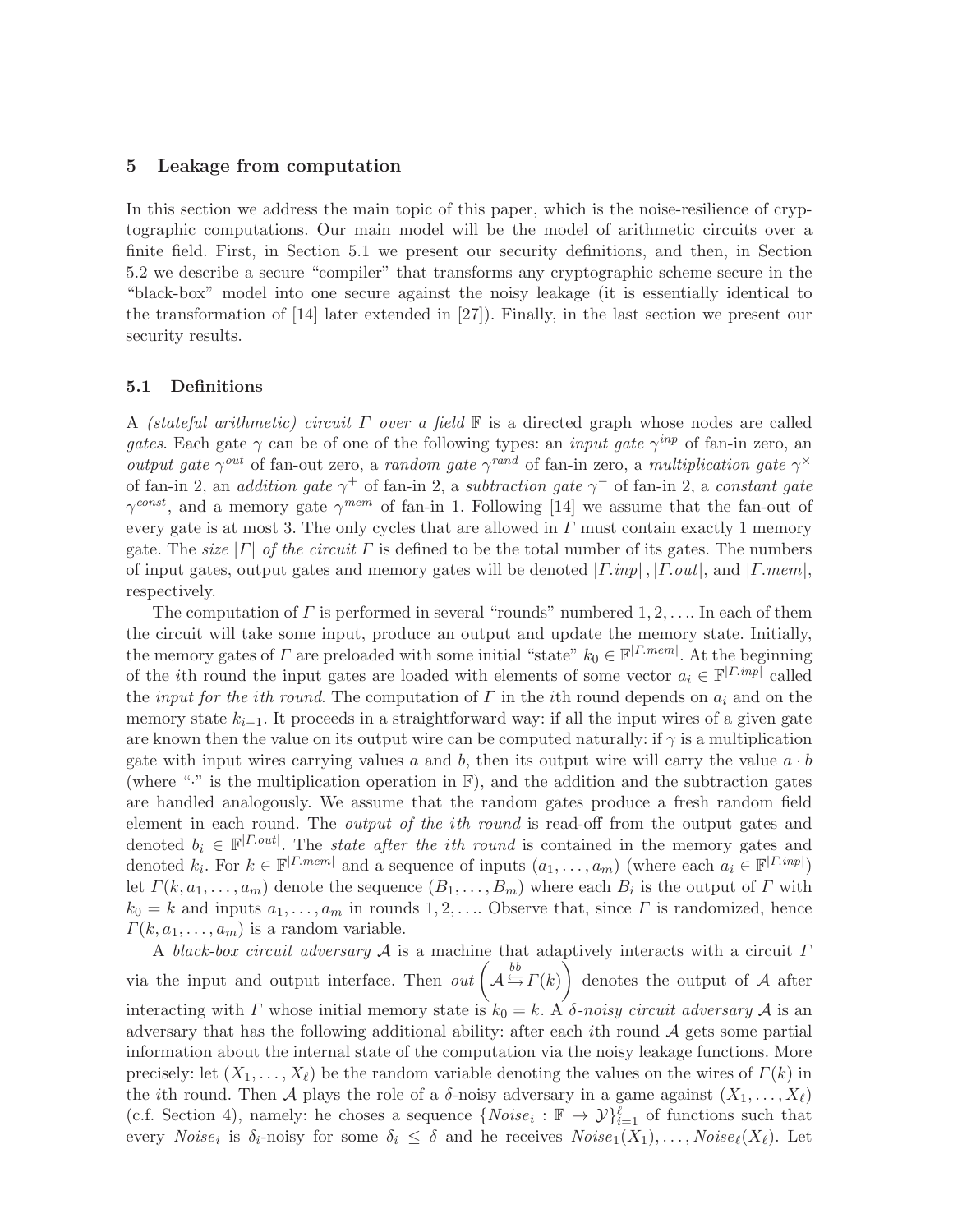out A  $\stackrel{noisy}{\hookrightarrow} \Gamma(k)$ denote the output of such an  $A$  after interacting with  $\Gamma$  whose initial memory state is  $k_0 = k$ .

We can also replace, in the above definition, the " $\delta$ -noisy adversary" with the " $\epsilon$ -random probing adversary". In this case, after each ith round A choses a sequence  $(\epsilon_1, \ldots, \epsilon_\ell)$  such that each  $\epsilon_i \leq \epsilon$  and he learns  $\varphi_1(X_1), \ldots, \varphi_\ell(X_\ell)$ , where each  $\varphi_i$  is the  $\epsilon_i$ -identity function. Let *out*  $\left( \mathcal{A} \stackrel{rnd}{\hookrightarrow} \Gamma(k) \right)$ denote the output of such  $A$  after interacting with  $\Gamma$  whose initial memory state is  $k_0 = k$ .

Analogously we can replace the " $\delta$ -noisy adversary" with the "t-threshold probing adversary" obtaining an adversary that after each *i*th round A learns t elements of  $(X_1), \ldots, \varphi_\ell(X_\ell)$ . Let *out*  $\left( A \stackrel{thr}{\hookrightarrow} \Gamma(k) \right)$ denote the output of such  $\mathcal A$  after interacting with  $\Gamma$  whose initial memory state is  $k_0 = k$ .

**Definition 2.** Consider two stateful circuits  $\Gamma$  and  $\Gamma'$  (over some field  $\mathbb{F}$ ) and a randomized encoding function Enc. We say that  $\Gamma'$  is a  $(\delta, \xi)$ -noise resilient implementation of a circuit  $\Gamma$  w.r.t. Enc if the following holds for every  $k \in \mathbb{F}^{|\Gamma.inp|}$ :

1. the input-output behavior of  $\Gamma(k)$  and  $\Gamma'(Enc(k))$  is identical, i.e.: for every sequence of inputs  $a_1, \ldots, a_m$  and outputs  $b_1, \ldots, b_m$  we have

$$
\mathbb{P}\left(\Gamma(k, a_1, \ldots, a_m) = (b_1, \ldots, b_m)\right) = \mathbb{P}\left(\Gamma'(Enc(k), a_1, \ldots, a_m) = (b_1, \ldots, b_m)\right)
$$

and

2. for every  $\delta$ -noisy circuit adversary A there exists a black-box circuit adversary S such that

$$
\Delta\left(\text{out}\left(\mathcal{S}\stackrel{bb}{\hookrightarrow}\Gamma(k)\right)\ ;\ \text{out}\left(\mathcal{A}\stackrel{\text{noisy}}{\hookrightarrow}\Gamma'(Enc(k))\right)\right)\leq\xi.\tag{10}
$$

The definition of Γ' being a  $(\epsilon, \xi)$ -random-probing resilient implementation of a circuit Γ is identical to the one above, except that Point 2 is replaced with:

2'. for every  $\epsilon$ -random-probing circuit adversary A there exists a black-box circuit adversary S such that

$$
\Delta\left(\mathrm{out}\left(\mathcal{S}\stackrel{bb}{\hookrightarrow}\Gamma(k)\right)\ ;\ \mathrm{out}\left(\mathcal{A}\stackrel{rnd}{\hookrightarrow}\Gamma'(Enc(k))\right)\right)\leq\xi.
$$

The definition of Γ' being a  $(t, \xi)$ -threshold-probing resilient implementation of a circuit Γ is identical to the one above, except that Point 2 is replaced with:

 $2"$ . for every t-threshold-probing circuit adversary  $\mathcal A$  there exists a black-box circuit adversary S such that

$$
\Delta\left(\text{out}\left(\mathcal{S} \stackrel{bb}{\hookrightarrow} \Gamma(k)\right) ; \ \text{out}\left(\mathcal{A} \stackrel{thr}{\hookrightarrow} \Gamma'(Enc(k))\right)\right) \leq \xi.
$$

In all cases above we will say that  $\Gamma'$  is a an implementation  $\Gamma$  with efficient simulation if the simulator S works in time polynomial in  $\Gamma' \cdot |\mathbb{F}|$  as long as A is poly-time and the noise functions specified by A are efficiently decidable.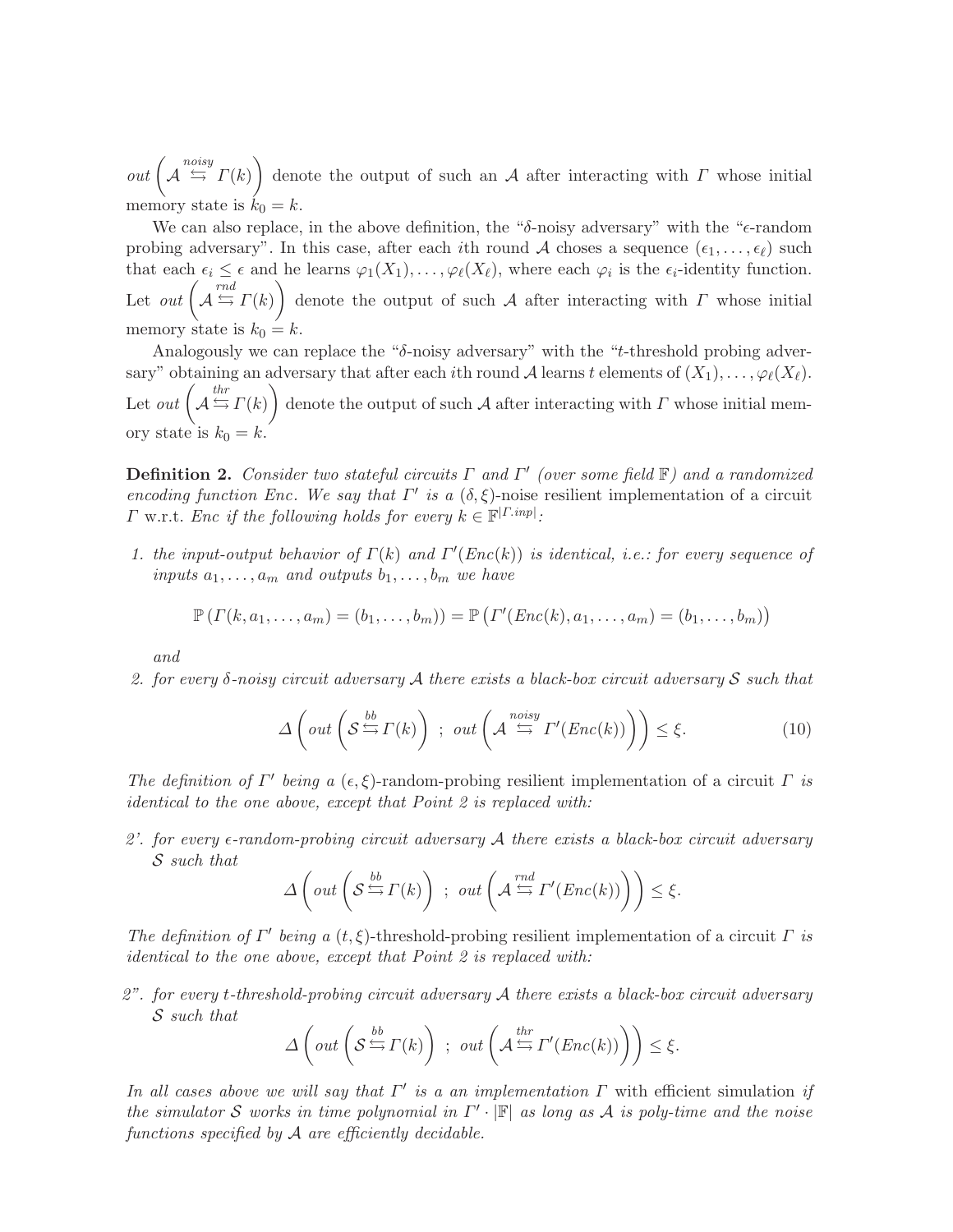#### 5.2 The implementation

In this section we describe the circuit compiler of [14], generalized to larger fields in [27]. Let  $\Gamma$  be a stateful arithmetic circuit and let  $d \in \mathbb{N}$  be a parameter. The encoding function  $Enc<sub>+</sub>$  that we use is also standard and is often called the "additive masking". It is defined as:  $Enc_{+}(x) := (X_1, \ldots, X_d)$ , where  $X_1, \ldots, X_d$  are uniform such that  $X_1 + \cdots + X_d = x$ .

At a high level, each wire w in the original circuit  $\Gamma$  is represented by a wire bundle in  $\overrightarrow{I'}$ , consisting of d wires  $\overrightarrow{w} = (w_1, \ldots, w_d)$ , that carry an encoding of w. The gates in C are replaced gate-by-gate with so-called *gadgets*, computing on encoded values. The main difficulty is to construct gadgets that remain "secure" even if their internals may leak.

Because the transformed gadgets in  $\Gamma'$  operate on encodings,  $\Gamma'$  needs to have a subcircuit at the beginning that encodes the inputs and another subcircuit at the end that decodes the outputs. We will deal with the output decoding later. The input encoding is easy to implement for our encoding function  $Enc_{+}:$  to encode an input x one simply uses the random gates to generate  $d-1$  field elements  $x_1, \ldots, x_{d-1}$  and then computes  $x_d$  as  $x_1 + \cdots + x_{d-1} - x$ . Clearly this can be done using d addition and subtraction gates. Recall that the memory gates of  $\Gamma$ are assumed to be preloaded with field elements that already encode  $k$  using the encoding  $Enc_{+}$  (cf. (10)), hence there is no need to encode k.

Each constant gate  $\gamma_c^{const}$  in  $\Gamma$  can be transformed into d constant gates in  $\Gamma'$ , the first of them being  $\gamma_c^{const}$  and the remaining ones being  $\gamma_0^{const}$ . This is trivially correct as  $c =$  $c+0+\cdots+0$ . Every random gate  $\gamma^{rand}$  in  $\Gamma$  is transformed into d random gates in  $\Gamma'$ . This works since, clearly, a uniformly random encoding  $(X_1, \ldots, X_d)$  encodes a uniformly random element of F.

What remains to show is how the operation (addition, subtraction, and multiplication) gates are handled. Consider a gate  $\gamma$  in  $\Gamma$ . Let  $\alpha$  and b be its input wires and let  $\overrightarrow{\alpha} =$ (a<sub>1</sub>, ..., a<sub>d</sub>) and  $\overrightarrow{b} = (b_1, \ldots, b_d)$  be their corresponding wire bundles in  $\Gamma'$ . Let the output wire bundle in  $\Gamma'$  will be  $(c_1, \ldots, c_d)$ . The cases when  $\gamma$  is an addition or subtraction gate are actually easy to deal with, thanks to the linearity of the encoding function. For example, if  $\gamma$  is an addition gate  $\gamma^+$  then each  $c_i$  can be computed using an addition gate  $\gamma^+$  in  $\Gamma'$  with input wires  $a_i$  and  $b_i$  (this is obviously correct as  $(a_1 + b_1) + \cdots + (a_d + b_d) =$  $(a_1 + \cdots + a_d) + (b_1 + \cdots + b_d)$ . The subtraction is handled analogously. The only tricky case is when  $\gamma$  is the multiplication gate. In this case the circuit  $\Gamma'$  generates, for every  $1 \leq i < j \leq d$ , a random field element  $z_{i,j}$  (this is done using the random gates in  $\Gamma'$ ). Then, for every  $1 \leq j \leq i \leq d$  it computes  $z_{i,j} := a_i b_j + a_j b_i - z_{j,i}$ , and finally he computes each  $c_i$  (for  $i = 1, \ldots, d$  as  $c_i := a_i b_i + \sum_{i \neq j} z_{i,j}$ . To see why this computation is correct consider the sum  $c = c_1 + \cdots + c_d$  and observe that every  $z_{i,j}$  in it appears exactly once with plus sign and once with a minus sign, and hence it cancels out. Moreover each term  $a_i b_j$  appears in the formula for c exactly once. Hence c is equal to  $\sum_{i,j\in\{1,\ldots,n\}} a_i b_j = \left(\sum_{i=1}^d a_i\right) \left(\sum_{j=1}^d b_j\right) = ab$ . It is straightforward to verify that the total number of gates in this gadget is  $3.5 \cdot d^2$ . This finishes the description of the compiler.

The multiplication gadget above turns out to be useful as a building block for "refreshing" of the encoding. More concretely, suppose we have a wire bundle  $\vec{a} = (a_1, \ldots, a_d)$  and we wish to obtain another bundle  $\overrightarrow{b} = (b_1, \ldots, b_d)$  such that  $\overrightarrow{b}$  is a fresh encoding of  $Dec_+(\overrightarrow{a})$ . This can be achieved by a Refresh sub-gadget constructed as follows. First, create an encoding  $(1, 0, \ldots, 0)$  of 1 (using d constant gates), and multiply  $(1, 0, \ldots, 0)$  and  $\overrightarrow{a}$  together using the multiplication protocol above. Since  $(1, 0, \ldots, 0)$  is an encoding of 1, hence the result will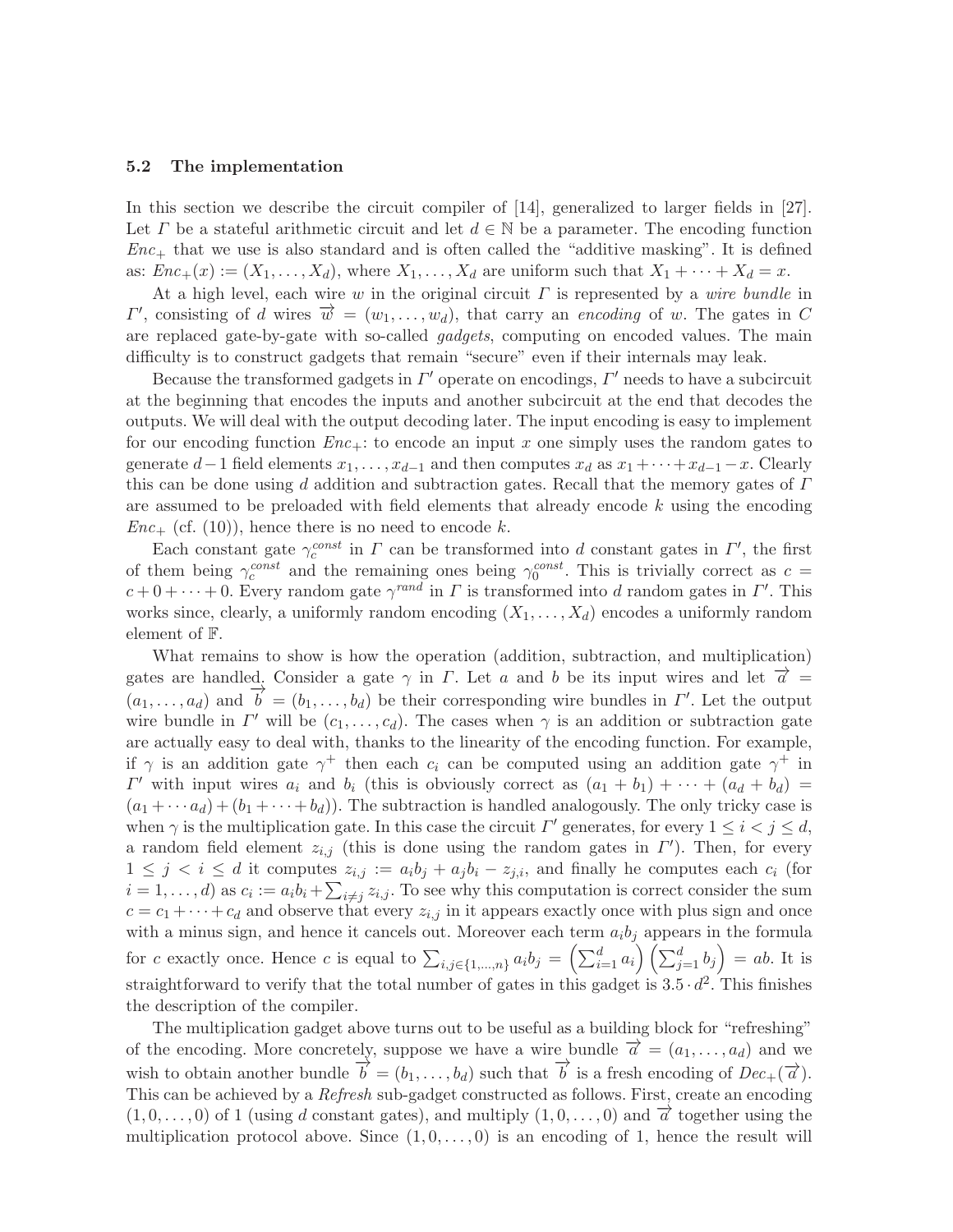be an encoding of  $1 \cdot a = a$ . The multiplication can be done with  $3.5 \cdot d^2$  gates, and hence altogether this gadget uses  $3.5 \cdot d^2 + 2 \cdot d$  gates.

We can now use the *Refresh* sub-gadget to construct the output gadgets in  $\Gamma'$ . Let  $\gamma^{out}$ be an output gate in  $\Gamma$  with an input wire a. Then in  $\Gamma'$  it is transformed into the following: let  $\vec{a}$  be the wire bundle corresponding to a. First apply the Refresh sub-gadget, and then calculate the sum  $b_1 + \cdots + b_d$  (where  $(b_1, \ldots, b_d)$  is the output of *Refresh*) and output the result.

The refreshing gadget is also useful to provide security of the memory encoding in the multi-round scenario. More precisely, we assume that every memory state gets refreshed at the end of each round by the Refresh procedure. It is easy to see that without this "refreshing" the contents of the memory would eventually leak completely to the adversary even if he probes a very limited number (say: 1) of wires in each round. For more details see [14].

### 5.3 Security in the probing model [14]

In [14] it is shown that the compiler from the pervious section is secure against probing attacks in which the adversary can probe at most  $|(d-1)/2|$  wires in each round.<sup>6</sup> This parameter may be a bit disappointing as the number of probes that the adversary needs to break the security does not grow with the size of the circuit. This assumption may seem particularity unrealistic for large circuits  $\Gamma$ . Fortunately, [14] also shows a small modification of the construction from Section 5.2 that is resilient to a larger number of probes, provided that the number of probes from each gadget is bounded. Before we present it let us argue why the original construction is not secure against such attacks. To this end, assume that our circuit  $\Gamma$  has a long sequence of wires  $a_1, \ldots, a_m$ , where each  $a_i$  (for  $i > 1$ ) is the result of adding to  $a_{i-1}$  (using an addition gate) a 0 constant (that was generated using a  $\gamma_0^{const}$  gate). It is easy to see that in the circuit  $\overrightarrow{I'}$  all the wire bundles  $\overrightarrow{a_1}, \ldots, \overrightarrow{a_m}$  (where each  $\overrightarrow{a_i}$  corresponds to  $\overrightarrow{a_i}$ ) will be identical. Hence, the adversary that probes even a single wire in each addition gadget in  $\Gamma'$  will learn the encoding of  $a_1$  completely as long as  $m \geq d$ . Fortunately one can deal with this problem by "refreshing" the encoding after each subtraction and addition gate exactly in the same way as done before, i.e. by using the Refresh sub-gadget.

**Lemma 5** ([14]). Let  $\Gamma$  be an arbitrary stateful arithmetic circuit over some field  $\mathbb{F}.$  Let  $\Gamma'$ be the circuit that results from the procedure described above. Then  $\Gamma'$  is a  $(\lfloor (d-1)/2 \rfloor \cdot |\Gamma|, 0)$ threshold-probing resilient implementation of a circuit  $\Gamma$  (with efficient simulation), provided that the adversary does not probe each gadget more than  $|(d-1)/2|$  times in each round.

We notice that [14] also contains a second transformation with blow-up  $\tilde{O}(d|\Gamma|)$ . It may be possible that this transformation can provide better noise parameters as is achieved by Theorem 2. However, due to the hidden parameters in the  $O$ -notation we do not get a straightforward improvement of our result. In particular, using this transformation the size of the transformed circuit depends also on an additional statistical security parameter, which will affect the tolerated noise level.

<sup>&</sup>lt;sup>6</sup> Strictly speaking the proof of [14] considers only the case when  $\mathbb{F} = \text{GF}(2)$ . It was observed in [27] that it can be extended to any finite field, as the only properties of  $GF(2)$  that are used in the proof are the field axioms.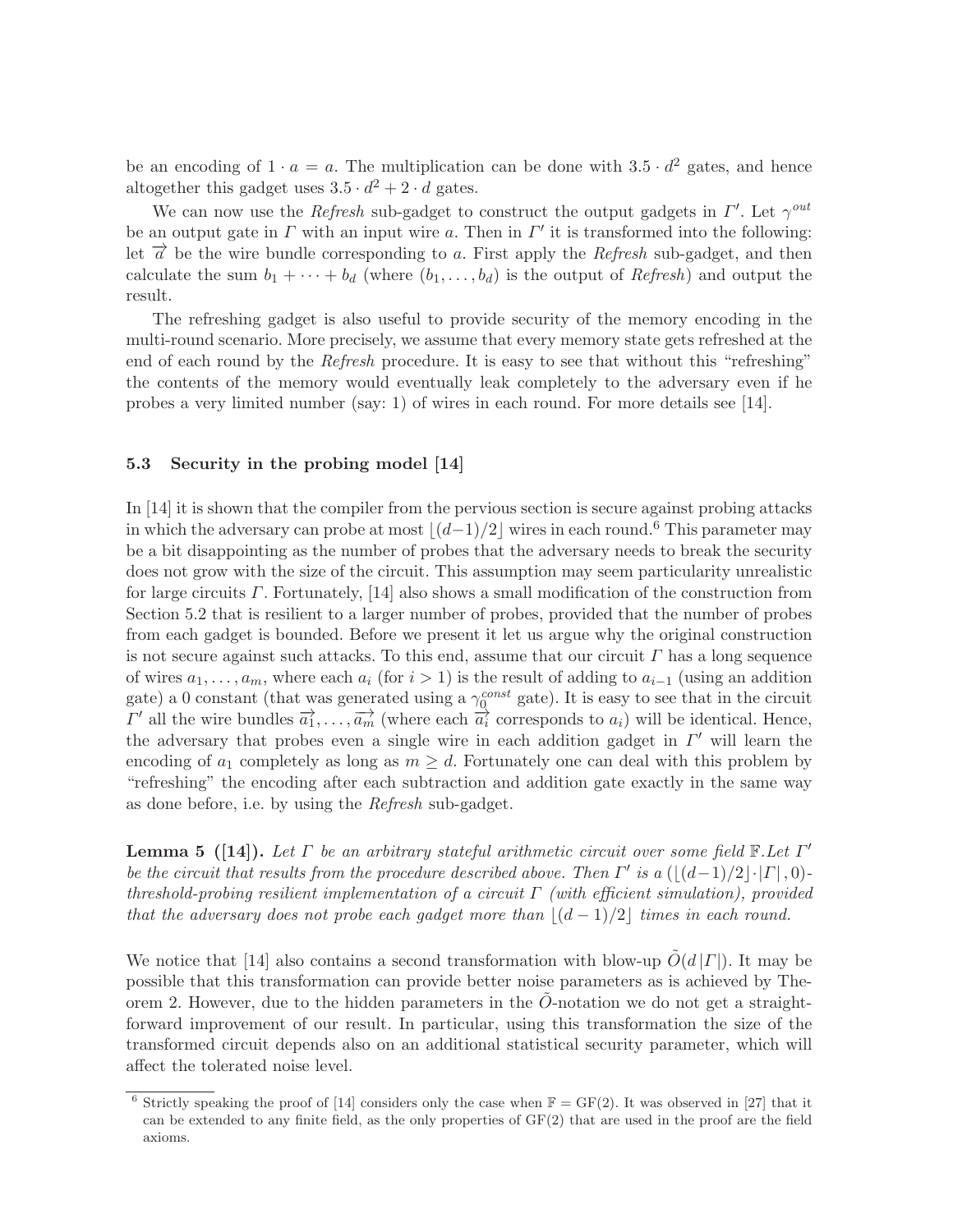#### 5.4 Resilience to noisy leakage from the wires

We now show that the construction from Section 5.3 is secure against the noisy leakage. More precisely, we show the following.

**Theorem 1.** Let  $\Gamma$  be an arbitrary stateful arithmetic circuit over some field  $\mathbb{F}$ . Let  $\Gamma'$  be the circuit that results from the procedure described in Section 5.3. Then  $\Gamma'$  is a  $(\delta, |\Gamma|$ .  $\exp(-d/12)$ )-noise-resilient implementation of  $\Gamma$  (with efficient simulation), where

$$
\delta := ((28d + 16) |\mathbb{F}|)^{-1} = O(1/(d \cdot |\mathbb{F}|)).
$$

This lemma is proven by combining Corollary 1 that reduces the noisy adversary to the probing adversary, with Lemma 5 that shows that the construction from Section 5.3 is secure against probing. The full proof appears in Appendix G.

#### 5.5 Resilience to noisy leakage from the gates

The model of Prouff and Rivain is actually slightly different than the one considered in the previous section. The difference is that they assume that the noise is generated by the gates, not by the wires. This can be formalized by assuming that each noise function Noise is applied to the "contents of a gate". We do not need to specify exactly what we mean by this. It is enough to observe that the contents of each gate  $\gamma$  can be described by at most 2 field elements: obviously if  $\gamma$  is a random gate, output gate, or memory gate then its entire state in a given round can be described by one field element, and if  $\gamma$  is an operation gate then it can be described by two field elements that correspond to  $\gamma$ 's input. Hence, without loss of generality we can assume that the noise function is defined over the domain  $\mathbb{F} \times \mathbb{F}$ .

Formally, we define a  $\delta$ -gate-noisy circuit adversary  $\mathcal A$  as a machine that, besides of having black box access to a circuit  $\Gamma(k)$ , can, after each ith round, get some partial information about the internal state of the computation via the  $\delta$ -noisy leakage functions applied to the gates (in a model described above). Let  $out\left(\mathcal{A}\right)$  $\stackrel{g-noisy}{\hookrightarrow} \Gamma(k)$ denote the output of such A after interacting with  $\Gamma$  whose initial memory state is  $k_0 = k$ .

We can accordingly modify the definition of noise-resilient circuit implementations (cf. Definition 2). We say that  $\Gamma'$  is a  $(\delta, \xi)$ -input-gate-noise resilient implementation of a circuit  $\Gamma$ w.r.t. Enc if for every k and every  $\delta$ -noisy circuit adversary A described above there exists a black-box circuit adversary S working in time polynomial in  $\Gamma' \cdot |\mathbb{F}|$  such that

$$
\Delta\left(\text{out}\left(\mathcal{S}\stackrel{bb}{\hookrightarrow}\Gamma(k)\right)\ ;\ \text{out}\left(\mathcal{A}\stackrel{g\text{-noisy}}{\hookrightarrow} \Gamma'(Enc(k))\right)\right) \leq \xi. \tag{11}
$$

It turns out that the transformation from Section 5.3 also works in this model, although with different parameters. More precisely we have the following theorem, whose proof appears in Appendix H.<sup>7</sup>

<sup>&</sup>lt;sup>7</sup> Note that our result holds only when the number of shares is large. For small values of  $d$  (e.g.,  $d = 2, 3, 4$ ) like those considered in [31], our result does not give meaningful bounds. This is similar to the work of Prouff and Rivain [24] and it is an interesting open research question to develop security models that work for small security parameters.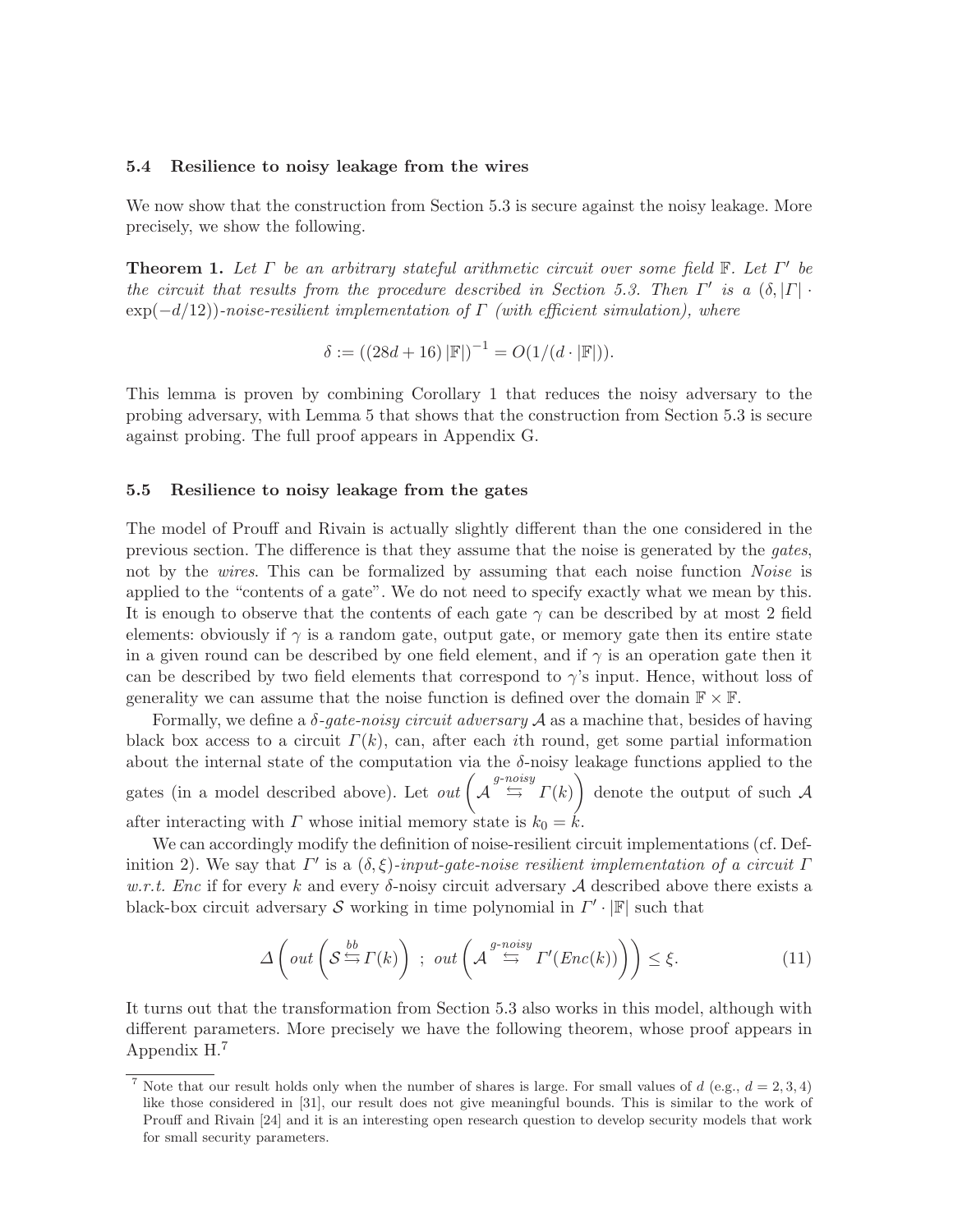**Theorem 2.** Let  $\Gamma$  be an arbitrary stateful arithmetic circuit over some field  $\mathbb{F}$ . Let  $\Gamma'$  be the circuit that results from the procedure described in Section 5.3. Then  $\Gamma'$  is a  $(\delta, |\Gamma|$ .  $\exp(-d/24)$ -noise-resilient implementation of  $\Gamma$  (with efficient simulation), where

$$
\delta := ((28d + 16) \cdot |\mathbb{F}|^2)^{-1} = O(1/(d \cdot |\mathbb{F}|^2)).
$$
\n(12)

Comparison with [24]. As described in the introduction, our main advantage over [24] is the removal of the assumption about the existence of the leak-free gates, a stronger security model — chosen message attack, instead of a random message attack, and a more meaningful security statement. Still, it is interesting to compare our noise parameters with the parameters of [24]. Let us analyze how much noise is needed by [24] to ensure that the adversary obtains exponentially small information from leakage. The reader should keep in mind that both in our paper, and in [24] "more noise" means that a certain quantity,  $\delta$ , in our case, is *smaller*. Hence, the larger  $\delta$  is, the stronger the result becomes (as it means that *less* noise is required for the security to hold).

The main result of [24] is Theorem 4 on page 154. Unfortunately, the statement of this theorem is asymptotic treating  $\mathbb{F}$  as constant, and hence to get a precise bound on how much noise is required one needs to inspect the proof. The bound on the noise can be deduced from the part of the proof entitled "Security of Type 3 Subsequences", where the required noise is inversely-proportional to " $\lambda(d)$ ", and this last value is linear in  $d \cdot |\mathbb{F}|^3$  (note that  $|\mathbb{F}|$  is denoted by N in [24], and d is a security parameter identical to ours). Hence their  $\delta$  is  $O(1/(d \cdot |\mathbb{F}|^3))$ . Our Lemma 2 requires a more liberal bound (cf. (12)), and hence can be viewed as stronger, however, as explained in Section 3.1, the notion of distance in [24] is slightly different than the standard "statistical distance" that we use. Fortunately, one can use Eq. (4) to translate our bound into their language. It turns out that in this case our and their bounds are asymptotically identical  $(O(1/(\tilde{d} \cdot | \mathbb{F}|^3)))$ . This is shown in Corollary 2 below, whose proof appears in Appendix I. Note that this translation is unidirectional, in the sense that their " $O(1/(d \cdot |\mathbb{F}|^3))^n$  bound does not imply a bound " $O(1/(d \cdot |\mathbb{F}|^2))^n$  in our sense.

Corollary 2. Let  $\Gamma$  be an arbitrary stateful arithmetic circuit over some field  $\mathbb{F}$ . Let  $\Gamma'$  be the circuit that results from the procedure described in Section 5.3. Then  $\Gamma'$  is a  $(\delta', |\Gamma| \cdot$  $\exp(-d/24)$ )-noise-resilient implementation of Γ (with efficient simulation) when the noise is defined using the  $\beta$  distance, where

$$
\delta' = ((14d + 8) \cdot |\mathbb{F}|^3)^{-1} = O(1/(d \cdot |\mathbb{F}|^3)).
$$

## References

- 1. Adi Akavia, Shafi Goldwasser, and Vinod Vaikuntanathan. Simultaneous Hardcore Bits and Cryptography against Memory Attacks. In *TCC*, pages 474–495, 2009.
- 2. Johannes Blömer, Jorge Guajardo, and Volker Krummel. Provably Secure Masking of AES. In *Selected Areas in Cryptography*, pages 69–83, 2004.
- 3. Claude Carlet, Louis Goubin, Emmanuel Prouff, Michaël Quisquater, and Matthieu Rivain. Higher-Order Masking Schemes for S-Boxes. In *FSE*, pages 366–384, 2012.
- 4. Suresh Chari, Charanjit S. Jutla, Josyula R. Rao, and Pankaj Rohatgi. Towards Sound Approaches to Counteract Power-Analysis Attacks. In *CRYPTO*, pages 398–412, 1999.
- 5. Christophe Clavier, Jean-Sébastien Coron, and Nora Dabbous. Differential Power Analysis in the Presence of Hardware Countermeasures. In *CHES*, pages 252–263, 2000.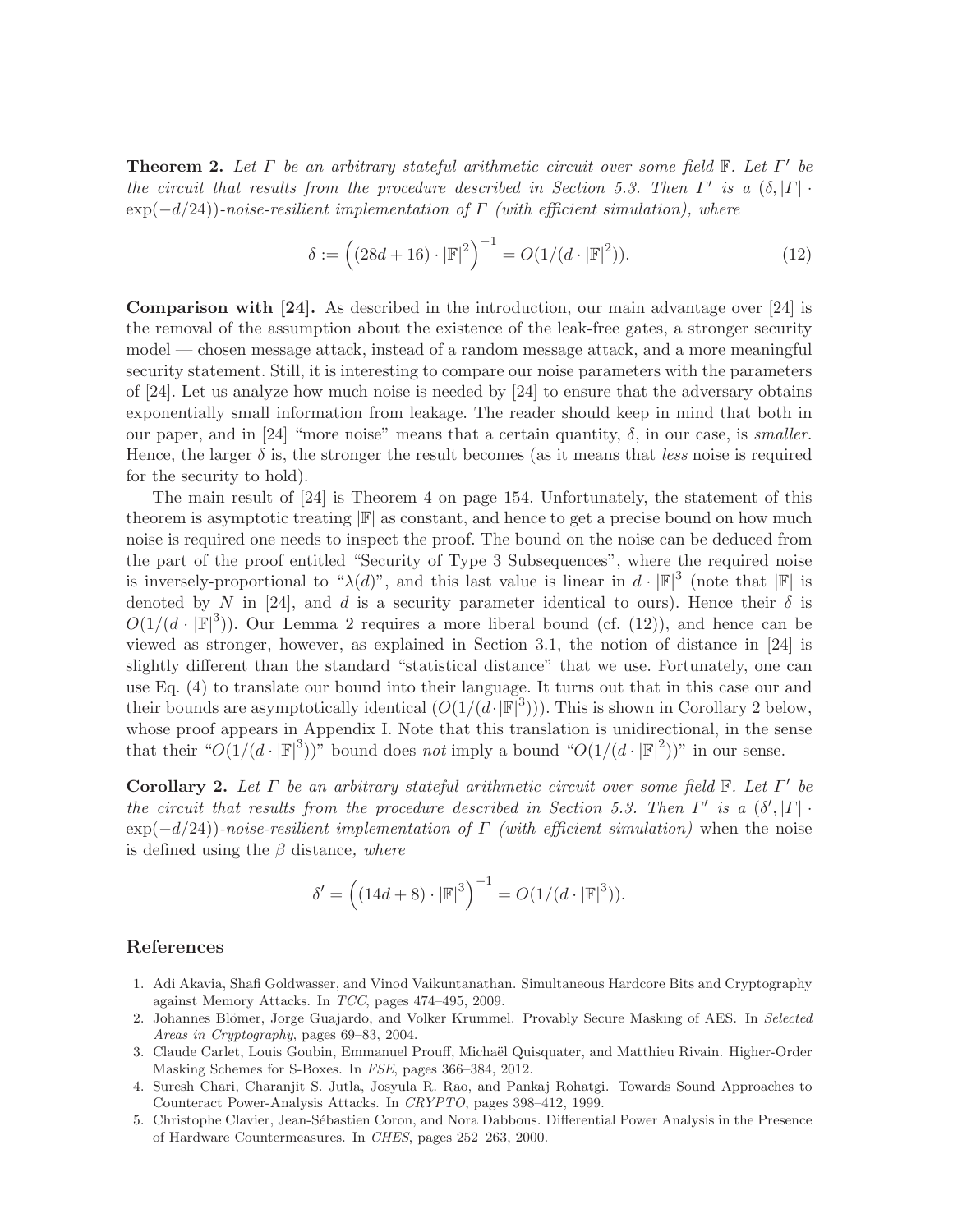- 6. Jean-S´ebastien Coron and Ilya Kizhvatov. Analysis and Improvement of the Random Delay Countermeasure of CHES 2009. In *CHES*, pages 95–109, 2010.
- 7. Devdatt P. Dubhashi and Alessandro Panconesi. *Concentration of Measure for the Analysis of Randomized Algorithms.* Cambridge University Press, 2009.
- 8. Stefan Dziembowski and Sebastian Faust. Leakage-Resilient Circuits without Computational Assumptions. In *TCC*, pages 230–247, 2012.
- 9. Stefan Dziembowski and Krzysztof Pietrzak. Leakage-Resilient Cryptography. In *FOCS*, pages 293–302, 2008.
- 10. Sebastian Faust, Tal Rabin, Leonid Reyzin, Eran Tromer, and Vinod Vaikuntanathan. Protecting Circuits from Leakage: the Computationally-Bounded and Noisy Cases. In *EUROCRYPT*, pages 135–156, 2010.
- 11. Shafi Goldwasser and Guy N. Rothblum. Securing computation against continuous leakage. In *CRYPTO*, pages 59–79, 2010.
- 12. Shafi Goldwasser and Guy N. Rothblum. How to Compute in the Presence of Leakage. In *FOCS*, pages 31–40, 2012.
- 13. Louis Goubin and Jacques Patarin. DES and Differential Power Analysis (The "Duplication" Method). In *CHES*, pages 158–172, 1999.
- 14. Yuval Ishai, Amit Sahai, and David Wagner. Private Circuits: Securing Hardware against Probing Attacks. In *CRYPTO*, pages 463–481, 2003.
- 15. Ali Juma and Yevgeniy Vahlis. Protecting Cryptographic Keys against Continual Leakage. In *CRYPTO*, pages 41–58, 2010.
- 16. Jonathan Katz and Vinod Vaikuntanathan. Signature Schemes with Bounded Leakage Resilience. In *ASIACRYPT*, pages 703–720, 2009.
- 17. Paul C. Kocher. Timing attacks on implementations of Diffie-Hellman, RSA, DSS, and other systems. In *CRYPTO'96*, pages 104–113, 1996.
- 18. Paul C. Kocher, Joshua Jaffe, and Benjamin Jun. Differential Power Analysis. In *CRYPTO'99*, pages 388–397, 1999.
- 19. Stefan Mangard, Elisabeth Oswald, and Thomas Popp. *Power Analysis Attacks: Revealing the Secrets of Smart Cards (Advances in Information Security)*. Springer-Verlag New York, Inc., Secaucus, NJ, USA, 2007.
- 20. Silvio Micali and Leonid Reyzin. Physically Observable Cryptography (Extended Abstract). In *TCC*, pages 278–296, 2004.
- 21. Eric Miles and Emanuele Viola. Shielding circuits with groups. In *STOC*, pages 251–260, 2013.
- 22. Moni Naor and Gil Segev. Public-key cryptosystems resilient to key leakage. In *CRYPTO*, pages 18–35, 2009.
- 23. Elisabeth Oswald, Stefan Mangard, Norbert Pramstaller, and Vincent Rijmen. A Side-Channel Analysis Resistant Description of the AES S-Box. In *FSE*, pages 413–423, 2005.
- 24. Emmanuel Prouff and Matthieu Rivain. Masking against Side-Channel Attacks: A Formal Security Proof. In Thomas Johansson and Phong Q. Nguyen, editors, *EUROCRYPT*, volume 7881 of *Lecture Notes in Computer Science*, pages 142–159. Springer, 2013.
- 25. Emmanuel Prouff and Thomas Roche. Higher-Order Glitches Free Implementation of the AES Using Secure Multi-party Computation Protocols. In *CHES*, pages 63–78, 2011.
- 26. Jean-Jacques Quisquater and David Samyde. ElectroMagnetic Analysis (EMA): Measures and Counter-Measures for Smart Cards. In *E-smart*, pages 200–210, 2001.
- 27. Matthieu Rivain and Emmanuel Prouff. Provably Secure Higher-Order Masking of AES. In *CHES*, pages 413–427, 2010.
- 28. Guy N. Rothblum. How to Compute under AC0 Leakage without Secure Hardware. In *CRYPTO*, pages 552–569, 2012.
- 29. François-Xavier Standaert, Tal Malkin, and Moti Yung. A Unified Framework for the Analysis of Side-Channel Key Recovery Attacks. In *EUROCRYPT*, pages 443–461, 2009.
- 30. François-Xavier Standaert, Olivier Pereira, and Yu Yu. Leakage-Resilient Symmetric Cryptography under Empirically Verifiable Assumptions. In *CRYPTO (1)*, pages 335–352, 2013.
- 31. François-Xavier Standaert, Nicolas Veyrat-Charvillon, Elisabeth Oswald, Benedikt Gierlichs, Marcel Medwed, Markus Kasper, and Stefan Mangard. The World Is Not Enough: Another Look on Second-Order DPA. In *ASIACRYPT*, pages 112–129, 2010.
- 32. Nicolas Veyrat-Charvillon and François-Xavier Standaert. Adaptive Chosen-Message Side-Channel Attacks. In Jianying Zhou and Moti Yung, editors, *ACNS*, volume 6123 of *Lecture Notes in Computer Science*, pages 186–199, 2010.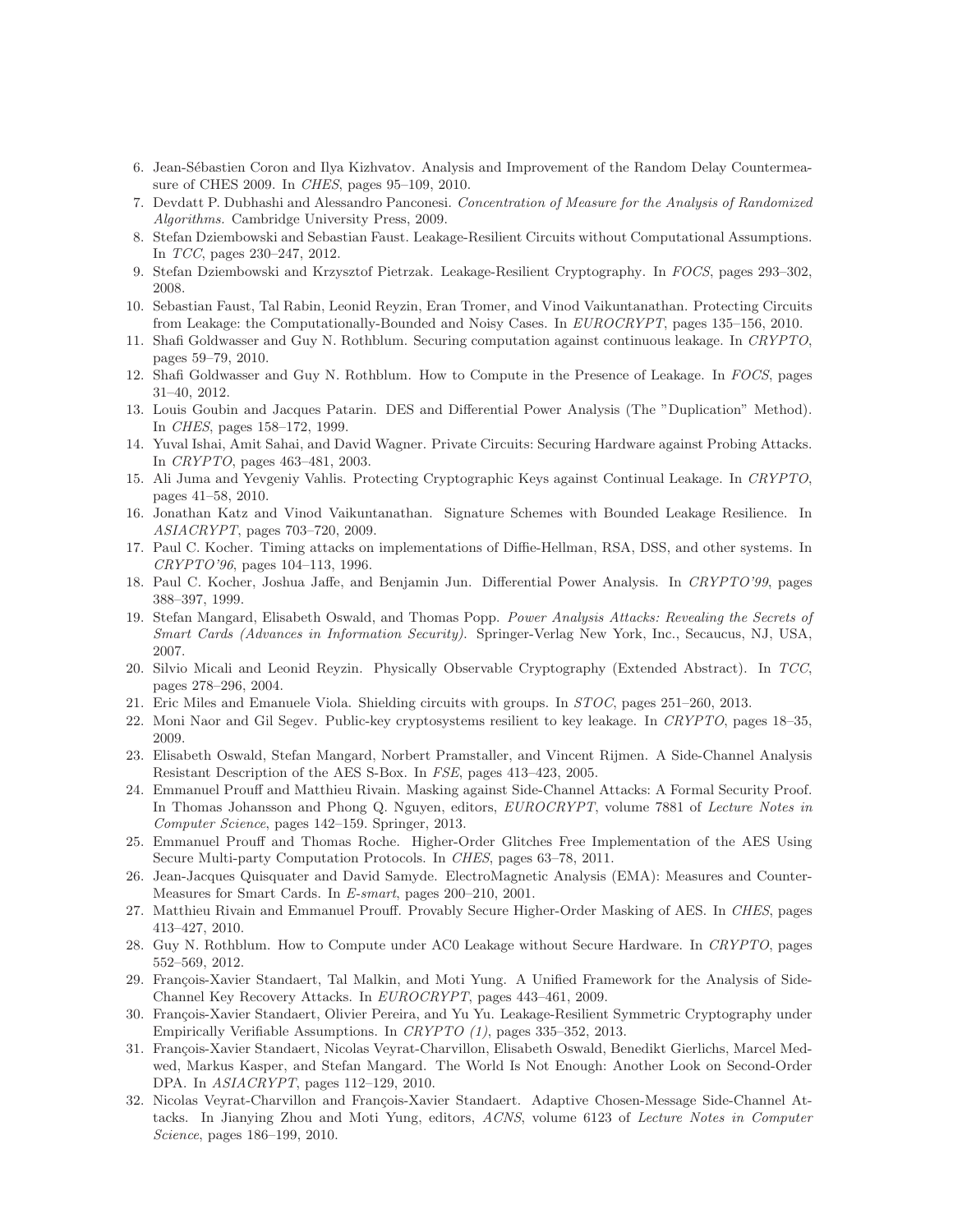## A Basic probability-theoretic facts

Here, we state some basic lemmas that will be used later in the appendix.

**Lemma 6.** For any random variables A and B and an event  $\mathcal{E}$  we have

$$
\Delta((A;B)|\neg \mathcal{E}) \le \Delta(A;B) + \mathbb{P}(\mathcal{E}),
$$

where  $\neg \mathcal{E}$  denotes the negation of  $\mathcal{E}$ .

Lemma 7 (Chernoff bound, see, e.g, [7], Theorem 1.1). Let  $Z = \sum_{i=1}^{n} Z_i$ , where  $Z_i$ 's are random variables independently distributed over [0,1]. Then for every  $\xi > 0$  we have

$$
\mathbb{P}\left(Z \ge (1+\xi)\mathbb{E}\left(Z\right)\right) \le \exp\left(-\frac{\xi^2}{3}\mathbb{E}\left(Z\right)\right)
$$

## B Proof of Lemma 1

We have

$$
\Delta(A; (A|B))
$$
\n
$$
= \sum_{b} \frac{1}{2} \cdot \mathbb{P}(B = b) \cdot \sum_{a} |\mathbb{P}(A = a) - \mathbb{P}(A = a|B = b)|
$$
\n
$$
= \frac{1}{2} \sum_{a,b} |\mathbb{P}(B = b) \cdot \mathbb{P}(A = a) - \mathbb{P}(B = b) \cdot \mathbb{P}(A = a|B = b)|
$$
\n
$$
= \frac{1}{2} \sum_{a,b} |\mathbb{P}(B' = b \land A = a) - \mathbb{P}(B = b \land A = a)|
$$
\n
$$
= \Delta((B; B') \mid A),
$$
\n(13)

where in (13) we used the fact that  $B'$  is a variable distributed identically to  $B$  and it is independent from A. ⊓⊔

## C Proof of Lemma 2

We consider only the case when *Noise* is efficiently decidable, and hence the *Noise'* function that we construct will be efficiently computable. The case when *Noise* is not efficiently decidable is handled in an analogous way (the proof is actually simpler as the only difference is that we do not need to argue about the efficiency of the sampling algorithms). Let X and  $X'$ be uniform over X. For every  $y \in \mathcal{Y}$  define

$$
\pi(y) = \min_{x \in \mathcal{X}} (\mathbb{P} (Noise(x) = y)).
$$

Clearly  $\pi$  is computable in time polynomial in  $|\mathcal{X}|$ . Obviously  $\pi$  is usually not a probability distribution since it does not sum up to 1. The good news is that it sums up "almost" to 1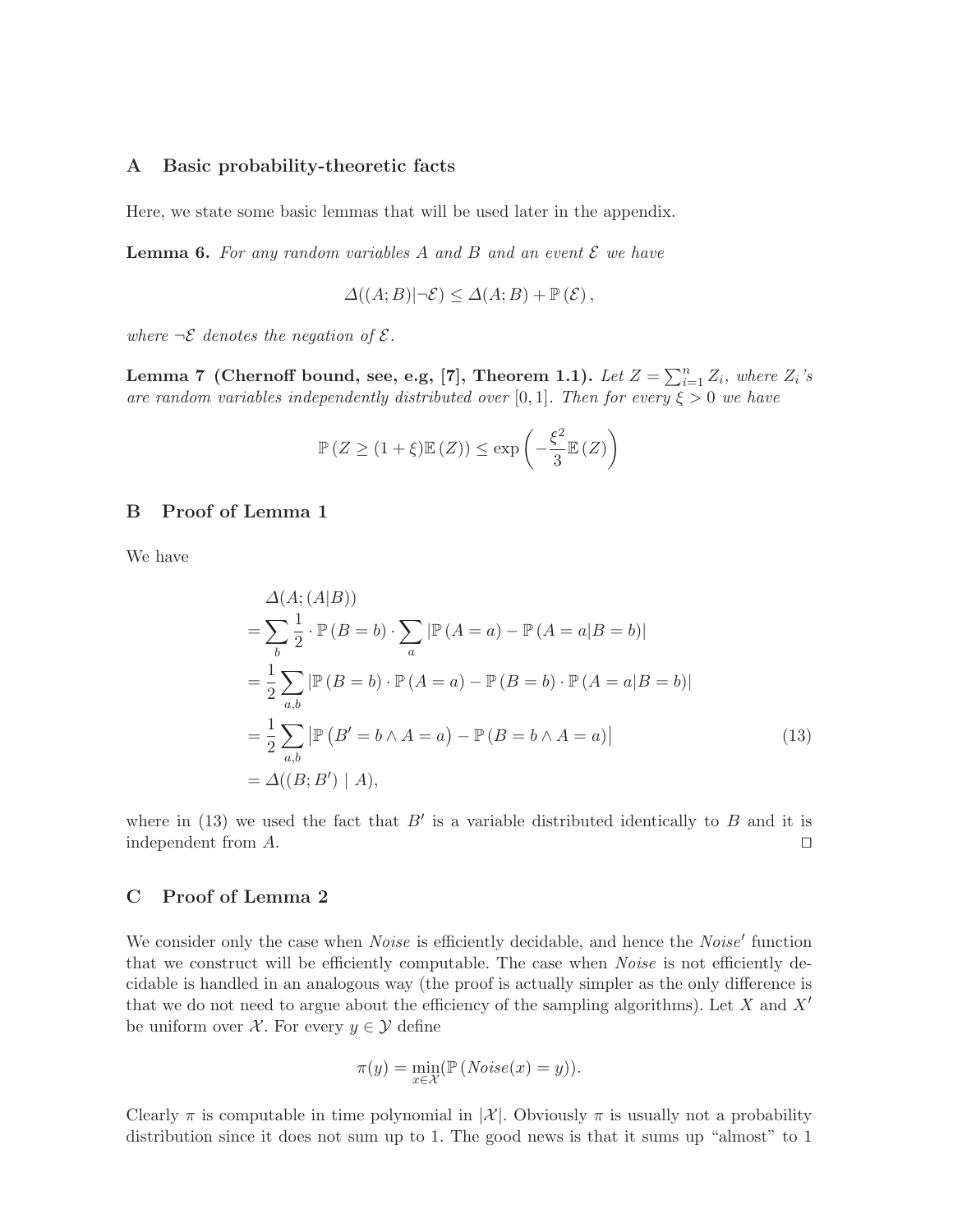provided  $\delta$  is sufficiently small. This is shown below. Let  $\epsilon := 1 - \sum_{y \in \mathcal{Y}} \pi(y)$ . We now have

$$
\epsilon = \sum_{y \in \mathcal{Y}} \mathbb{P}\left(Noise(X') = y\right) - \sum_{y \in \mathcal{Y}} \pi(y)
$$
\n
$$
= \sum_{y \in \mathcal{Y}} \mathbb{P}\left(Noise(X') = y\right) - \min_{x \in \mathcal{X}} (\mathbb{P}\left(Noise(x) = y\right))
$$
\n
$$
= \sum_{y \in \mathcal{Y}} \max_{x \in \mathcal{X}} (\mathbb{P}\left(Noise(X') = y\right) - \mathbb{P}\left(Noise(x) = y\right))
$$
\n
$$
\leq \sum_{y \in \mathcal{Y}} \sum_{x \in \mathcal{X}} \max(0, \mathbb{P}\left(Noise(X') = y\right) - \mathbb{P}\left(Noise(x) = y\right))
$$
\n
$$
= \sum_{x \in \mathcal{X}} \Delta(Noise(x); Noise(X'))
$$
\n
$$
= |\mathcal{X}| \cdot \Delta((Noise(X);Noise(X')) \mid X)
$$
\n
$$
= \delta \cdot |\mathcal{X}|, \tag{15}
$$

where  $(14)$  comes from the fact that the maximum of positive values cannot be larger than their sum<sup>8</sup>, and (15) follows from the assumption that the *Noise* function is  $\delta$ -noisy. Now, let *Noise'*(x) be a distribution defined as follows: for every  $y \in \mathcal{Y}$  and every  $x \neq \bot$  let:

$$
\mathbb{P}\left(Noise'(x) = y\right) = \left(\mathbb{P}\left(Noise(x) = y\right) - \pi(y)\right)/\epsilon,\tag{16}
$$

and otherwise:

$$
\mathbb{P}\left(Noise'(\bot) = y\right) = \pi(y)/(1 - \epsilon). \tag{17}
$$

We will later show how to sample *Noise'* efficiently. Obviously this will automatically imply that (16) and (17) define probability distributions over  $\mathcal Y$  (which may not be obvious at the first sight). First, however, let us show (5). To this end take any  $x \in \mathcal{X}$  and  $y \in \mathcal{Y}$  and observe that

$$
\mathbb{P}\left(Noise'(\varphi(x)) = y\right)
$$
  
=  $\mathbb{P}\left(\varphi(x) = x\right) \cdot \mathbb{P}\left(Noise'(x) = y\right) + \mathbb{P}\left(\varphi(x) = \bot\right) \cdot \mathbb{P}\left(Noise'(\bot) = y\right)$   
=  $\epsilon \cdot (\mathbb{P}\left(Noise(x) = y\right) - \pi(y))/\epsilon + (1 - \epsilon) \cdot \pi(y)/(1 - \epsilon)$   
=  $\mathbb{P}\left(Noise(x) = y\right) - \pi(y) + \pi(y)$   
=  $\mathbb{P}\left(Noise(x) = y\right).$ 

Which implies (5). What remains is to show how to sample Noise' efficiently. Let us first show an efficient algorithm  $\mathsf{Alg}_1(x)$  for computing  $Noise'(x)$  for  $x \neq \bot$ :

 $\mathsf{Alg}_1(x)$ :

<sup>8</sup> More precisely, for every  $\{Z_x\}_{x\in\mathcal{X}}$  we have:

$$
\max_{x \in \mathcal{X}} (Z_x) \le \sum_{x: Z_x \ge 0} Z_x
$$
  
= 
$$
\sum_x \max(0, Z_x),
$$

where in our case  $Z_x := \mathbb{P}(\textit{Noise}(x) = y).$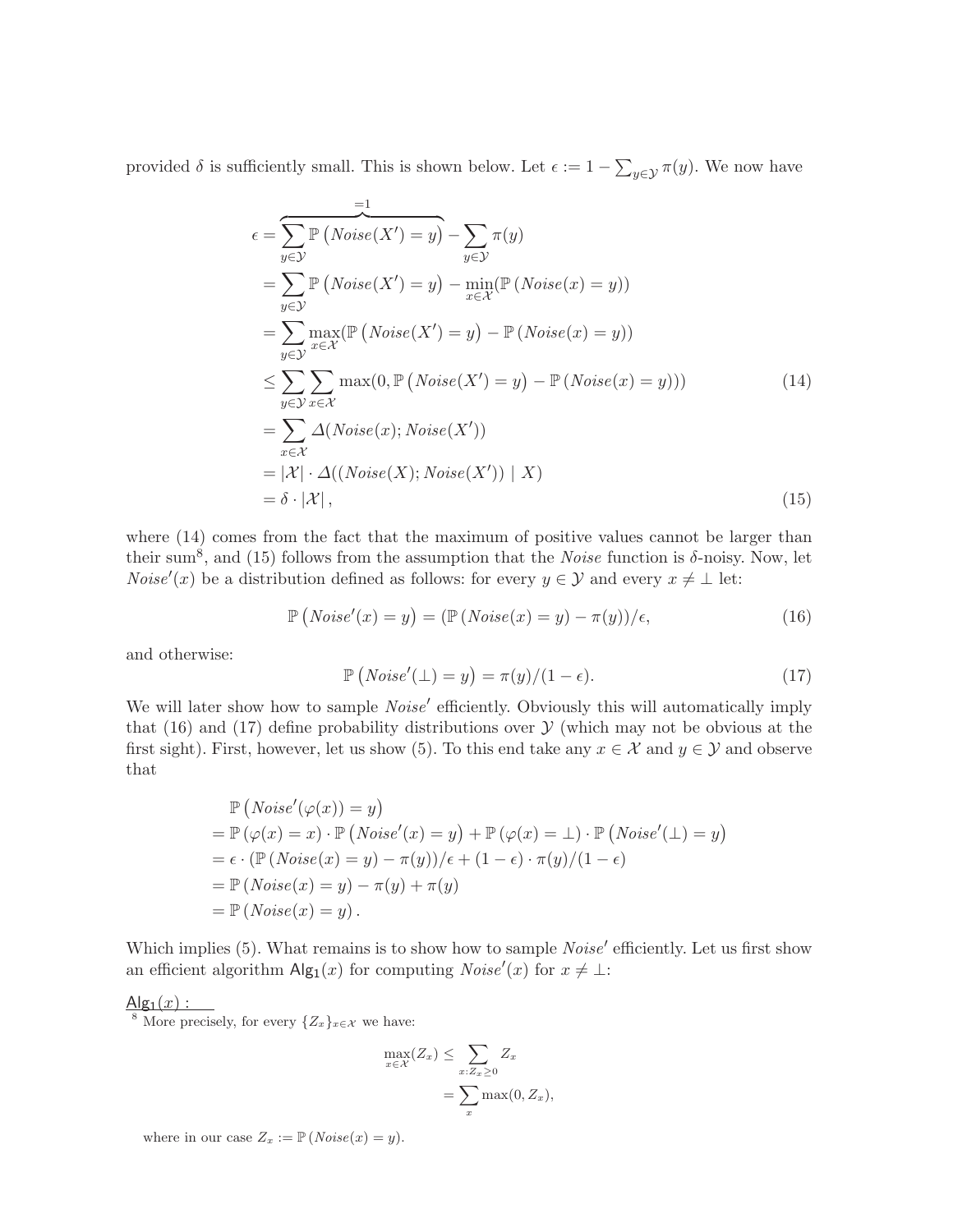- 1. Sample y from  $Noise(x)$ .
- 2. With probability  $\pi(y)/\mathbb{P}(Noise(x) = y)$  resample y, i.e.: go back to Step 1.
- 3. Output y.

We now argue that  $\mathsf{Alg}_1(x)$  indeed computes  $Noise'(x)$  efficiently. Let  $R_1 \in \{1, 2, \ldots\}$  be a random variable denoting the number of times the algorithm  $\mathsf{Alg}_1(x)$  performed Step 1. First observe that the probability of jumping back to Step 1 in Step 2 is equal to

$$
\sum_{y} \mathbb{P}\left(Noise(x) = y\right) \cdot \pi(y) / \mathbb{P}\left(Noise(x) = y\right) = \sum_{y} \pi(y) \tag{18}
$$

$$
=1-\epsilon \tag{19}
$$

Therefore the probability of not jumping back to Step 1 in Step 2 is  $\epsilon$ , and hence the expected number  $\mathbb{E}(R_1)$  of the executions of Step 1 in Alg<sub>1</sub>(x) is equal to  $\sum_{i=1}^n i \cdot (1-\epsilon)^{i-1} \cdot \epsilon = 1/\epsilon$ . Moreover for every  $i = 0, 1, \dots$  we have:

$$
\mathbb{P} ( \text{Alg}_1(x) = y \land R_1 = i \mid R_1 \ge i )
$$
  
= 
$$
\mathbb{P} (Noise(x) = y) \cdot (1 - (\pi(y)/\mathbb{P} (Noise(x) = y)))
$$
  
= 
$$
\mathbb{P} (Noise(x) = y) - \pi(y)
$$

Hence

$$
\mathbb{P} (A|g_1(x) = y)
$$
  
= 
$$
\sum_{i=0}^{\infty} \mathbb{P} (A|g_1(x) = y \land R_1 = i)
$$
  
= 
$$
\sum_{i=0}^{\infty} \mathbb{P} (A|g_1(x) = y \land R_1 = i | R_1 \ge i) \cdot \mathbb{P} (R_1 \ge i)
$$
  
= 
$$
(\mathbb{P} (Noise(x) = y) - \pi(y)) \cdot \sum_{i=1}^{\infty} \mathbb{P} (R_1 \ge i)
$$
  
= 
$$
(\mathbb{P} (Noise(x) = y) - \pi(y)) \cdot \mathbb{E} (R_1)
$$
  
= 
$$
(\mathbb{P} (Noise(x) = y) - \pi(y)) / \epsilon,
$$

as required in (16). We now present an efficient algorithm  $\mathsf{Alg}_2$  for computing  $Noise'(\perp)$ . Fix an arbitrary element  $x_0 \in \mathcal{X}$ , and execute the following.

## $\mathsf{Alg}_2$ :

- 1. Sample y from  $Noise(x_0)$ .
- 2. With probability  $1 (\pi(y)/\mathbb{P}(Noise(x_0) = y))$  resample y, i.e.: go back to Step 1.
- 3. Output y.

By a similar argument as in the case of  $\mathsf{Alg}_1$  we obtain that the expected number  $R_2$  of times the algorithm Alg<sub>2</sub> performs Step 1 is equal to  $\mathbb{E}(R_2) = 1/(1 - \epsilon)$ . Moreover for every  $i = 1, 2, \ldots$  we have:

$$
\mathbb{P}\left(\mathsf{Alg}_2 = b \land R_2 = i \mid R_2 \geq i\right) = \pi(y),
$$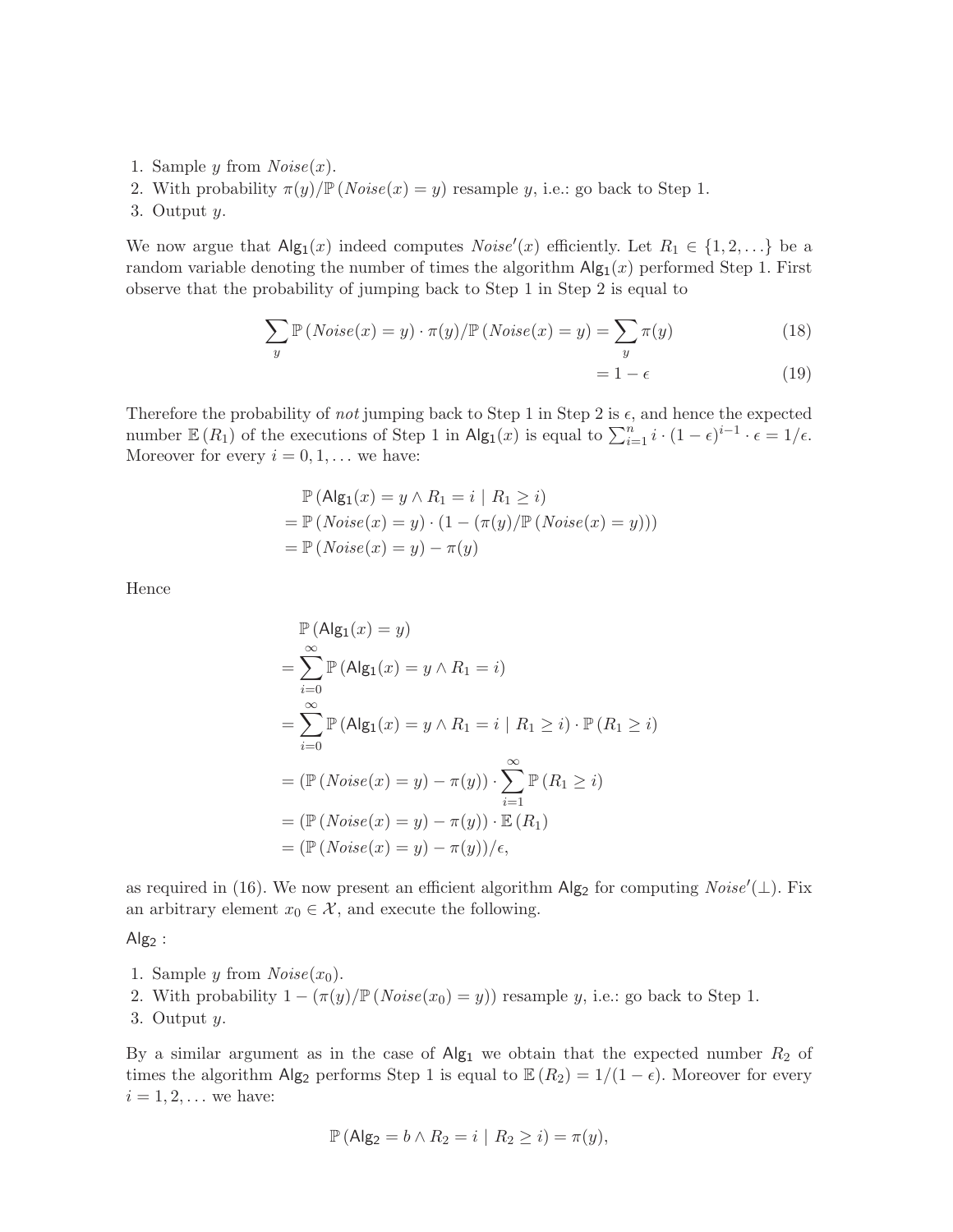which, in turn, implies that  $\mathbb{P}(Alg_2(x) = y) = \pi(y)/(1 - \epsilon)$ , and hence the output of Alg<sub>2</sub> satisfies (17). Clearly, the expected running time of both algorithms is polynomial in  $|\mathcal{X}|$  and  $\mathbb{E}(R)$ , where R is the number of execution of Step 1 in Alg<sub>1</sub> or Alg<sub>2</sub>. We obviously have

$$
\mathbb{E}(R) = \mathbb{E}(R_1|\varphi(x) \neq \bot) \cdot \mathbb{P}(\varphi(x) \neq \bot) + \mathbb{E}(R_2|\varphi(x) = \bot) \cdot \mathbb{P}(\varphi(x) = \bot)
$$
  
= (1/ $\epsilon$ ) \cdot  $\epsilon$  + (1/(1 -  $\epsilon$ )) \cdot (1 -  $\epsilon$ )  
= 2.

Hence, the expected running time of  $Noise'(\varphi(x))$  is polynomial in |X|.

## D Proof of Lemma 3

Without loss of generality assume that  $A$  simply outputs all the information that he gets. Thus (6) can be rewritten as:

$$
(Noise_1(x_1),\ldots,Noise_\ell(x_\ell))\stackrel{d}{=}out_{\mathcal{S}}(x_1,\ldots,x_\ell),\tag{20}
$$

where *Noise<sub>i</sub>*'s are the  $\delta_i$ -noisy functions chosen by A. By Lemma 2 for each *i* there exists  $\epsilon_i \leq \delta_i \cdot |\mathcal{X}| \leq \delta \cdot |\mathcal{X}|$  and a randomized function  $Noise'_i : \mathcal{X} \cup \{\perp\} \to \mathcal{X}$ , such that for every  $x \in \mathcal{X}$  we have

$$
Noise_i(x) \stackrel{d}{=} Noise_i'(\varphi_i(x)),\tag{21}
$$

where  $\varphi_i: \mathcal{X}_i \to \mathcal{X}_i \cup \{\perp\}$  is the  $\epsilon_i$ -identity function and  $Noise'_i(\varphi_i(x))$  is computable in time polynomial in  $|\mathcal{X}|$ . We now describe the actions of S. The sequence that he specifies is  $(\epsilon_1,\ldots,\epsilon_\ell)$ . After receiving  $(y_1,\ldots,y_\ell)$  (equal to  $(\varphi_1(x_1),\ldots,\varphi_\ell(x_\ell)))$ ) he outputs

$$
out(x_1, \ldots, x_\ell) := (Noise'_1(y_1), \ldots, Noise'_\ell(y_\ell))
$$

(this clearly takes time that is expected polynomial in  $\ell \cdot |\mathcal{X}|$ ). We now have

$$
(Noise'_1(y_1),...,Noise'_\ell(y_\ell))
$$
  
\n
$$
\stackrel{d}{=} (Noise'_1(\varphi_1(x_1)),...,Noise'_\ell(\varphi_\ell(x_1)))
$$
  
\n
$$
\stackrel{d}{=} (Noise_1(x_1),...,Noise_\ell(x_1))
$$
  
\n(22)

where (22) comes from (21). This implies (20) and hence it finishes the proof. □

## E Proof of Lemma 4

As in the proof of Lemma 3 we assume that the simulated adversary  $A$  outputs all the information that he received. Moreover, since for  $\epsilon' \leq \epsilon$  every  $\epsilon'$ -identity function  $\varphi'$  can be simulated by the  $\epsilon$ -identity function  $\varphi$ , hence we can assume that each  $\epsilon_i$  specified by A is equal to  $\epsilon$ . Thus, we need to show a 2 $\epsilon\ell$ -thereshold-probing simulator S such that for every  $(x_1, \ldots, x_\ell) \in \mathcal{X}^\ell$  we have

$$
\Delta(\varphi_1(x_1),\ldots,\varphi_\ell(x_\ell); \ out_{\mathcal{S}}(x_1,\ldots,x_\ell) \mid out_{\mathcal{S}}(x_1,\ldots,x_\ell) \neq \bot) = 0, \tag{23}
$$

<sup>&</sup>lt;sup>9</sup> Just set  $\varphi'(x) := \varphi(x)$  with probability  $\epsilon'/\epsilon$ , and  $\varphi'(x) = \bot$  otherwise. Then clearly  $\mathbb{P}(\varphi'(x) = x) = \epsilon \cdot \epsilon'/\epsilon = \epsilon'$  $\epsilon$ .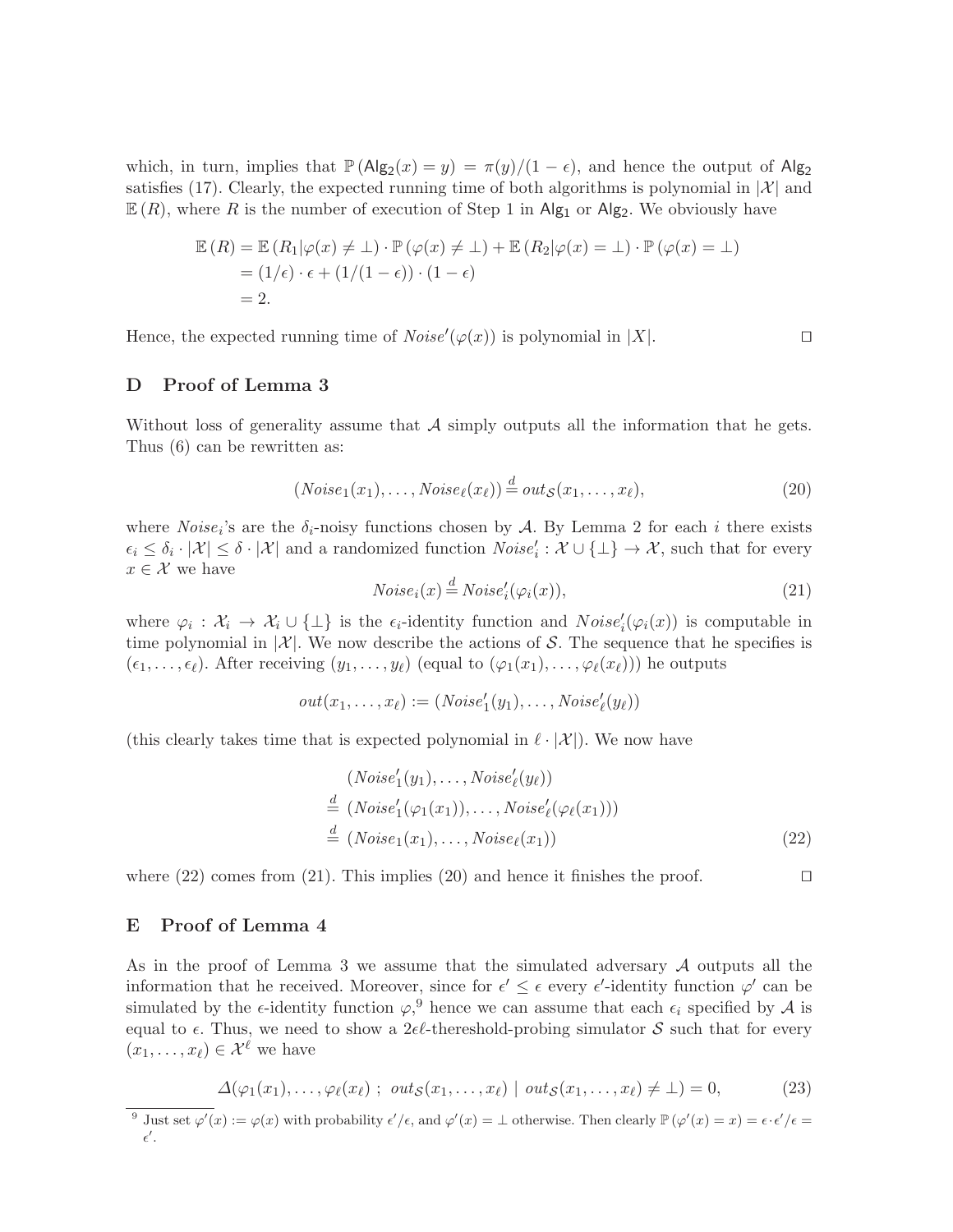(where each  $\varphi_i$  is the  $\epsilon$ -identity function) and (8) holds. The simulator S proceeds as follows. First he chooses a sequence  $(Z_1, \ldots, Z_\ell)$  of independent random variables in the by setting, for each i:

$$
Z_i := \begin{cases} 1 \text{ with probability } \epsilon_i \\ 0 \text{ otherwise.} \end{cases}
$$

Let Z denote the number of  $Z_i$ 's equal to 1, i.e,  $Z := \sum_{i=1}^{\ell} Z_i$ . If  $Z \geq 2\ell\epsilon$  then S outputs  $\bot$ . Otherwise he specifies the set  $\mathcal I$  as  $\mathcal I := \{i : Z_i = 1\}$ . He receives  $(x_{i_1}, \ldots, x_{i_{|\mathcal I|}})$ . For all the remaining i's (i.e. those not in the set  $\mathcal{I}$ ) the simulator sets  $x_i := \bot$ . He outputs  $(x_1, \ldots, x_\ell)$ . It is straightforward to see that S is  $(2e\ell-1)$ -threshold-probing and that (23) holds. What remains is to show (8). Since  $\mathbb{E}(Z) = \epsilon \ell$ ,

$$
\mathbb{P}\left(Z \ge 2\ell\epsilon\right) = \mathbb{P}\left(Z \ge 2\mathbb{E}\left(Z\right)\right) \le \exp\left(-\frac{\epsilon\ell}{3}\right),\tag{24}
$$

where (24) comes from the Chernoff bound with  $\xi = 1$  (cf. Lemma 7, Appendix A). This finishes the proof. ⊓⊔

## F Proof of Corollary 1

By Lemma 3 there exists a  $d/(4\ell)$ -random-probing adversary  $\mathcal{A}'$  whose output is distributed identically to the output of A. In turn, by Lemma 4 for  $t = 2 \cdot (d/(4\ell)) \cdot \ell = d/2$  there exists a  $(t-1)$ -threshold-probing adversary S whose output, conditioned on not being equal to  $\perp$ , is distributed identically to the output of  $\mathcal{A}'$ , and such that  $\mathbb{P}(out_{\mathcal{S}}(x_1,\ldots,x_\ell)=\perp)\leq$  $\exp(-d/12)$ .

If  $A$  is poly-time noisy then clearly the expected working time of  $A'$  is polynomial in  $\ell \cdot |\mathcal{X}|$ . Since the working time of S is linear in the working time of A hence this finishes the proof. □

## G Proof of Lemma 1

Let A be a  $\delta$ -noisy circuit adversary attacking  $\Gamma'$ . We construct an efficient black-box simulator  $S$  such that for every  $k$  it holds that

$$
\Delta\left(\text{out}\left(\mathcal{S} \stackrel{bb}{\hookrightarrow} \Gamma(k)\right) \ ; \ \text{out}\left(\mathcal{A} \stackrel{\text{noisy}}{\hookrightarrow} \Gamma'(\text{Enc}(k))\right)\right) \leq |\Gamma| \cdot \exp(-d/12). \tag{25}
$$

Observe that in our construction every gates gets transformed into a gadget of at most  $3.5 \cdot d^2 + 2 \cdot d$  gates. Since each gate can have at most 2 inputs hence the total number of wires in a gadget is  $\ell := 7 \cdot d^2 + 4 \cdot d$ . Let  $\gamma^1, \ldots, \gamma^{|\mathcal{G}|}$  be the gates of  $\Gamma$ . For each  $i = 1, \ldots, \ell$  let the wires in the gadget in  $\Gamma'$  that corresponds to  $\gamma^i$  be denoted  $(x_1^i, \ldots, x_\ell^i)$ . Since  $\delta = d/(4\ell |\mathbb{F}|)$ , we can use Corollary 1 and simulate the noise from each  $(x_1^i, \ldots, x_\ell^i)$  by a  $(d/2-1)$ -thresholdprobing adversary  $\mathcal{S}^i$  working in time polynomial in  $\ell \cdot |\mathcal{X}|$ . The simulation is perfect, unless S<sup>i</sup> outputs  $\perp$ , which, by Corollary 1 happens with probability at most exp( $-d/12$ ). Hence, by the union-bound the probability that some  $\mathcal{S}^i$  outputs  $\perp$  is at most  $|\Gamma| \cdot \exp(-d/12)$ . Denote this event  $\mathcal{E}.$